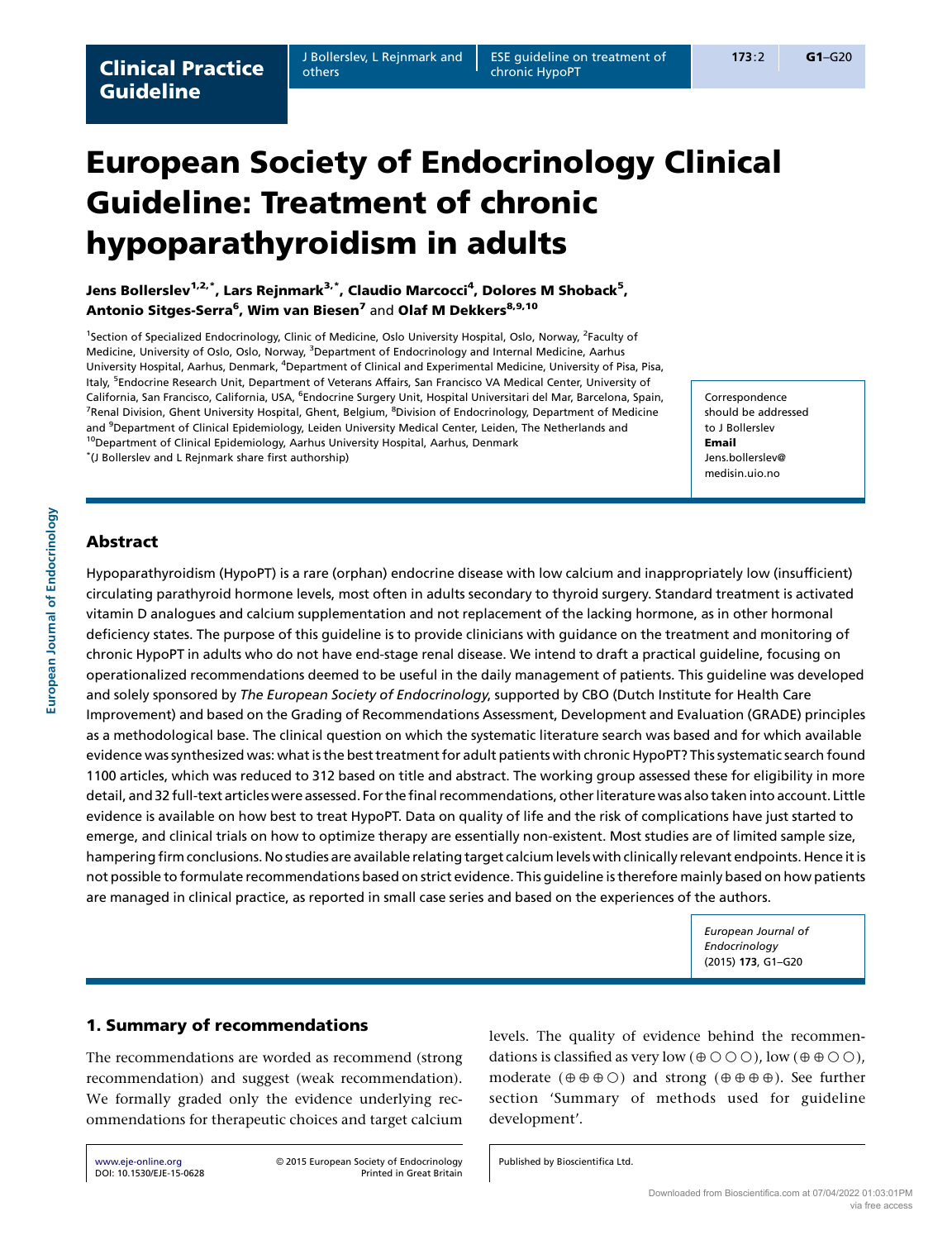# 1.1. Diagnosis

R.1.1 We recommend considering a diagnosis of chronic hypoparathyroidism (HypoPT) in a patient with hypocalcaemia and inappropriately low parathyroid hormone (PTH) levels.

R.1.2 We suggest considering genetic testing and/or family screening in a patient with HypoPT of unknown aetiology.

# 1.2. General goals of management in chronic HypoPT

R.2.1 We suggest treatment targeted to maintain serum calcium level (albumin adjusted total calcium or ionized calcium) in the lower part or slightly below the lower limit of the reference range (target range) with patients being free of symptoms or signs of hypocalcaemia.  $(\oplus \bigcirc \bigcirc \bigcirc)$ 

R.2.2 We suggest that 24-h urinary calcium excretion should be within the sex-specific reference range.  $(\oplus \bigcirc \bigcirc \bigcirc)$ 

R.2.3 We suggest that serum phosphate levels should be within the reference range.  $(\oplus \bigcirc \bigcirc \bigcirc)$ 

R.2.4 We suggest that the serum calcium–phosphate product should be below  $4.4 \text{ mmol}^2/l^2$  (55 mg<sup>2</sup>/dl<sup>2</sup>).  $(\oplus \bigcirc \bigcirc \bigcirc)$ 

R.2.5 We suggest that serum magnesium levels should be within the reference range.  $(\oplus \bigcirc \bigcirc \bigcirc)$ 

R.2.6 We suggest aiming at an adequate vitamin D status.  $(\oplus \bigcirc \bigcirc \bigcirc)$ 

R.2.7 We recommend that treatment be personalized and focused on the overall well-being and quality of life (QoL) of the patient when implementing different therapeutic efforts, aiming to achieve the therapeutic goals.

R.2.8 We recommend providing information/education that enables patients to know the possible symptoms of hypo- or hypercalcaemia and/or complications of their disease.

## 1.3. Treatment

R.3.1 We recommend treatment of all patients with chronic HypoPT with symptoms of hypocalcaemia and/or an albumin adjusted serum calcium level  $\langle 2.0 \text{ mmol/l } (\langle 8.0 \text{ mg/dl/ionized serum calcium } (S\text{-}Ca^{2+})$ levels  $<1.00$  mmol/l). ( $\oplus \odot \odot \odot$ )

R.3.2 We suggest offering treatment to asymptomatic patients with chronic HypoPT and an albumin adjusted calcium level between 2.0 mmol/l  $(8.0 \text{ mg/dl/S-Ca}^{2+} 1.00 \text{ mmol/l})$ and the lower limit of the reference range in order to assess whether this may improve their well-being. ( $\oplus \bigcirc \bigcirc$ )

R.3.3 We recommend the use of activated vitamin D analogues plus calcium supplements in divided doses as the primary therapy.  $(\oplus \bigcirc \bigcirc \bigcirc)$ 

R.3.4 If activated vitamin D analogues are not available, we recommend treatment with calciferol (preferentially cholecalciferol).

R.3.5 We recommend that the doses of activated vitamin D analogues or cholecalciferol are titrated in such a manner that patients are without symptoms of hypocalcaemia and serum calcium levels are maintained within the target range.  $(\oplus \bigcirc \bigcirc \bigcirc)$ 

R.3.6 We recommend vitamin D supplementations in a daily dose of 400–800 IU to patients treated with activated vitamin D analogues.  $(\oplus \bigcirc \bigcirc \bigcirc)$ 

R.3.7 In a patient with hypercalciuria, we suggest considering a reduction in calcium intake, a sodium-restricted diet, and/or treatment with a thiazide diuretic.  $(\oplus \bigcirc \bigcirc \bigcirc)$ 

R.3.8 In a patient with renal stones, we recommend evaluation of renal stone risk factors and management according to relevant international guidelines.

R.3.9 In a patient with hyperphosphataemia and/or an elevated calcium–phosphate product, we suggest considering dietary interventions and/or adjustment of treatment with calcium and vitamin D analogues.

R.3.10 In a patient with hypomagnesaemia, we suggest considering measures that may increase serum magnesium levels.

R.3.11 We recommend against the routine use of replacement therapy with PTH or PTH analogues.  $(\oplus \bigcirc \bigcirc \bigcirc)$ 

#### 1.4. Monitoring

R.4.1 We recommend routine biochemical monitoring of serum levels ionized or albumin adjusted total calcium, phosphate, magnesium and creatinine (estimated glomerular filtration rate (eGFR)), as well as assessment of symptoms of hypocalcaemia and hypercalcaemia at regular time intervals (e.g. every 3–6 months).

R.4.2 Following changes in therapy, we recommend biochemical monitoring weekly or every other week.

R.4.3 We suggest considering monitoring of 24-h urinary calcium excretion at regular, but longer time intervals (e.g. once a year or every second year).

R.4.4 We recommend renal imaging if a patient has symptoms of renal stone disease or if serum creatinine levels start to rise.

R.4.5 We suggest monitoring for development of signs or symptoms of co-morbidities at regular time intervals (e.g. yearly).

R.4.6 We advise against routine monitoring of bone mineral density (BMD) by dual energy X-ray absorptiometry (DXA) scans.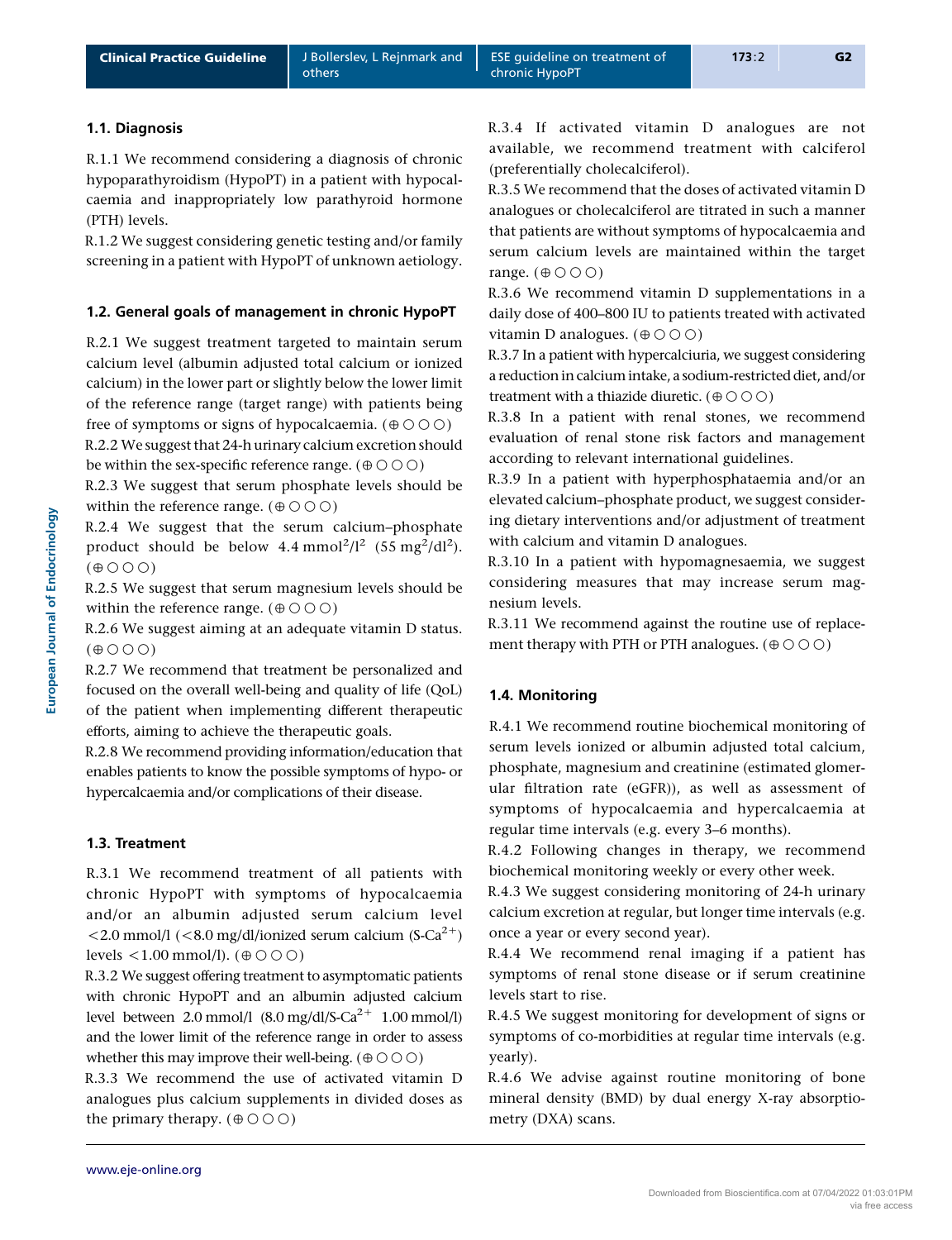# 1.5. Special circumstances

#### Autosomal dominant hypocalcaemia

R.5.1 We recommend frequent monitoring of patients with autosomal dominant hypocalcaemia (ADH), who are being treated with calcium and/or activated vitamin D analogues, as such patients may be at high risk of hypercalciuria and renal complications.

#### Pregnancy and breastfeeding

R.5.2 We suggest treatment with activated vitamin D analogues and calcium supplements as in non-pregnant women.

R.5.3 We suggest monitoring serum ionized calcium regularly (every 2nd or 3rd week) during pregnancy and breastfeeding with levels to be kept at the lower end of the normal range (serum albumin adjusted total calcium is also acceptable).

R.5.4 We recommend that the pediatrician and/or neonatologist be informed of maternal HypoPT, and be involved in the immediate care and monitoring of the infant for possible consequences of the treatment of the mother and the underlying maternal disorder.

# 2. Clinical considerations in chronic HypoPT

## 2.1. Aetiology and epidemiology

HypoPT is an endocrine disease with low calcium and inappropriately low (insufficient) circulating PTH levels [\(1, 2, 3, 4\)](#page-16-0). It is a rare condition, designated as an orphan disease by the European Commission in January 2014 (EU/3/13/1210) ([http://www.ema.europa.eu/ema/index.](http://www.ema.europa.eu/ema/index.jsp?curl=pages/medicines/human/orphans/2014/01/human_orphan_001301.jsp&mid=WC0b01ac058001d12b)  $jp?curl = pages/medicines/human/orphans/2014/01/$  $jp?curl = pages/medicines/human/orphans/2014/01/$ human\_orphan\_001301.jsp $\&$ mid = WC0b01ac058001 [d12b](http://www.ema.europa.eu/ema/index.jsp?curl=pages/medicines/human/orphans/2014/01/human_orphan_001301.jsp&mid=WC0b01ac058001d12b)) and the only major endocrine condition today, where the hormonal insufficiency in general is not treated by substitution of the missing hormone (PTH). The most common cause of chronic HypoPT is neck surgery, i.e. secondary to thyroid or parathyroid surgery [\(5\).](#page-16-0) HypoPT may have an autoimmune pathogenesis [\(6\)](#page-16-0), and in many such patients, the cause is a mutation in the autoimmune regulator of endocrine function (AIRE) gene. In addition, there are many other rare genetic conditions that can cause HypoPT either as part of a syndrome (e.g. DiGeorge syndrome [\(7\)](#page-16-0)) or as an isolated endocrinopathy (see Table 1). In addition to genetic testing for AIRE mutations, one can consider genetic testing for the DiGeorge syndrome or for mutations in the calciumsensing receptor (CASR), PTH, GATA3, GCM2, GNA11 and Table 1 Genetic etiologies of hypoparathyroidism (HypoPT).

| Isolated HypoPT due to mutations in<br>GCM2<br><b>PTH</b><br>CASR<br>GNA11                                                                                                                                                                      |  |
|-------------------------------------------------------------------------------------------------------------------------------------------------------------------------------------------------------------------------------------------------|--|
| Syndromes of HypoPT due to mutations or deletions in<br>Autoimmune polyendocrine syndrome type 1 – AIRE<br>DiGeorge syndrome – chromosome 22g<br>Sanjad-Sakati/Kenny-Caffey type 1 - TBCE<br>Kenny-Caffey type 2 - FAM111A<br>Mitochondrial DNA |  |

GCM2, glial cell missing 2; PTH, parathyroid hormone; CASR, extracellular calcium-sensing receptor; GNA11, G-alpha 11; AIRE, autoimmune regulator of endocrine function; TBCE, tubulin-specific chaperone E; FAM111A, family with sequence similarity 111, member A.

other genes noted in Table 1 under the appropriate clinical circumstances. Young patients with non-surgical HypoPT may be considered for such testing.

The prevalence of HypoPT has recently been systematically studied in Denmark, where a total of more than 2000 patients were identified giving a prevalence of  $\sim$  24/100 000 inhabitants, among whom only a minority (2/100 000) had HypoPT due to non-surgical causes [\(8, 9\).](#page-16-0) These estimates are in agreement with recent data from the USA, showing a prevalence of the same magnitude for patients with chronic HypoPT [\(10\).](#page-16-0)

#### 2.2. Postsurgical HypoPT

Chronic HypoPT in adults of more than 6 months duration is usually secondary to previous thyroid surgery but may also occur following parathyroidectomy or other cervical surgical procedures. Completion thyroidectomy (after previous partial thyroidectomy) or lymph node dissection of the central neck compartment for locally recurrent cancer may also lead to HypoPT. Overall, between 2 and 10% of patients submitted to total thyroidectomy (often associated with central/lateral lymph node dissection in cases of thyroid cancer) would develop chronic HypoPT [\(11\)](#page-16-0).

The initial manifestation of postoperative parathyroid failure is hypocalcaemia detected within 24 h of thyroidectomy, which occurs in 30–60% of patients undergoing total thyroidectomy. Predisposing factors involved are young age, female gender, Graves' disease, lymphadenectomy, accidental parathyroidectomy (including biopsies during surgery for hyperparathyroidism), parathyroid auto-transplantation and, most importantly, the number of functioning parathyroid glands remaining in situ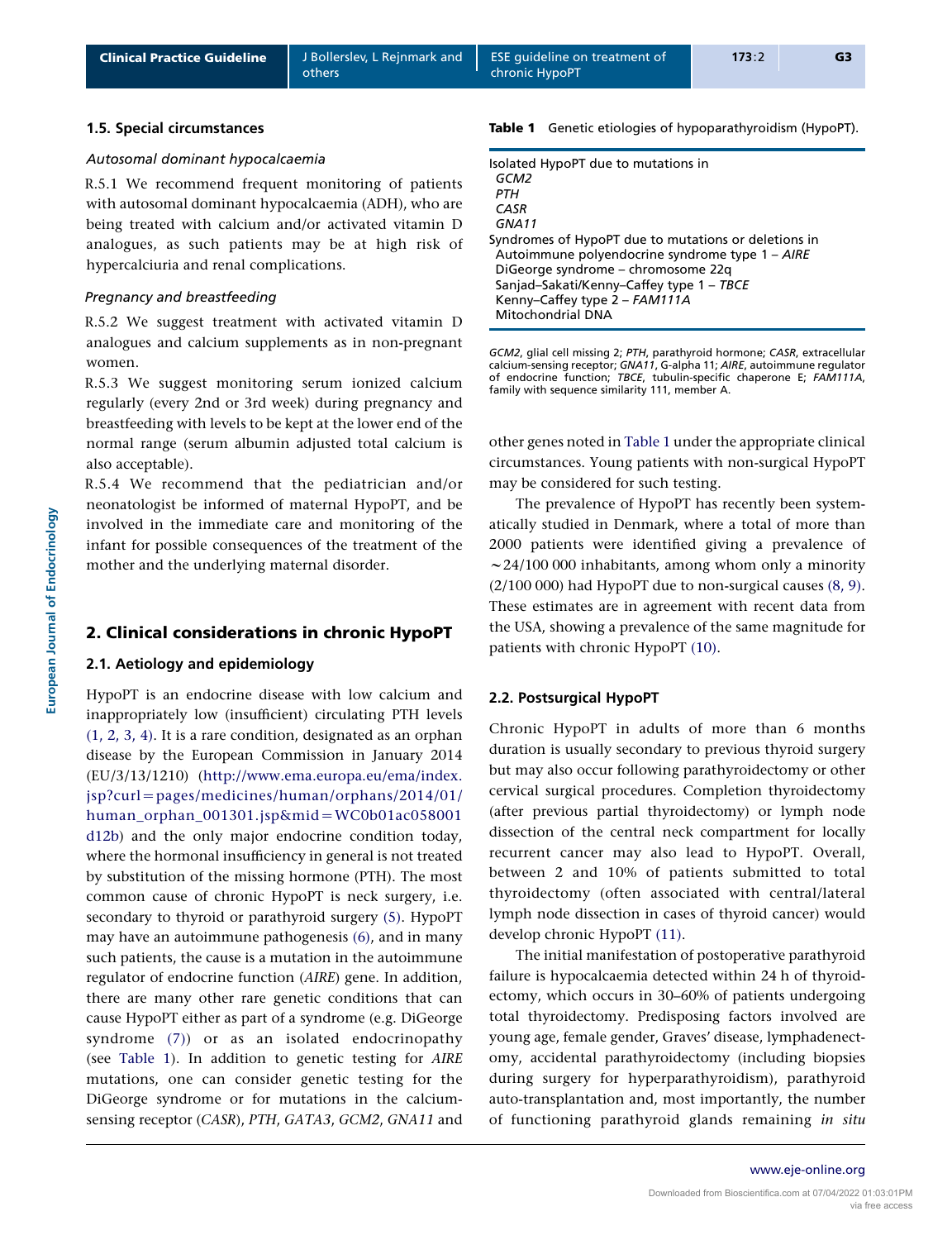[\(12, 13\)](#page-16-0). All these factors contribute to reduced PTH secretion immediately after surgery resulting in hypocalcaemia [\(14, 15\)](#page-16-0). If hypercalcaemia was present prior to surgery (e.g. in a patient with hyperparathyroidism), it may take a few days before serum calcium levels have normalized, during which PTH levels may be very low.

About 60–70% of cases of postoperative hypocalcaemia resolve within 4–6 weeks after surgery (transient HypoPT). The rest will progress to protracted HypoPT characterized by low serum PTH levels and the need for continued treatment. The most relevant factor leading to protracted HypoPT is the number of functioning parathyroid glands remaining in situ; clinical and diseaserelated variables lose significance at this stage [\(16\).](#page-16-0)

Finally, about 15–25% of patients with protracted HypoPT will develop chronic HypoPT. The significant variables favouring recovery from protracted HypoPT are the number of parathyroid glands remaining in situ and the serum calcium level at this stage. Normal to high calcium levels at 1 month after thyroidectomy appears to increase the chance of parathyroid gland recovery. The clinical and disease-related variables do not seem to influence parathyroid function recovery. The risk of chronic HypoPT is closely related to the number of parathyroid glands remaining in situ at operation: 16% for cases with one to two preserved glands, 6% for three glands and 2.5% for four glands [\(16\).](#page-16-0)

# 2.3. Complications and renal implications of chronic HypoPT in adults

Patients with chronic HypoPT seem to have lower QoL, muscle complaints, including fatigue and weakness, more anxiety and tendency to depression [\(17, 18, 19, 20\).](#page-16-0) In support of these issues, large cohort studies from Denmark have shown increased risk of hospitalization for depression and affective disorders, renal impairment and infections, whereas the risk for cancer and overall mortality was not increased [\(8, 21\)](#page-16-0). Risks of ischemic heart disease and of cataract are increased in non-surgical HypoPT, but not among patients with postsurgical HypoPT [\(8, 9, 21\)](#page-16-0).

HypoPT has traditionally been associated with calcium-containing urolithiasis and renal impairment because of an increased calcium–phosphate product. Loss of renal PTH action decreases renal tubular reabsorption of calcium and excretion of phosphate causing hypercalciuria and hyperphosphataemia respectively [\(4\).](#page-16-0) Thus, patients with chronic HypoPT have been found to have an increased risk of renal complications, such as renal stones, renal insufficiency and a higher risk for needing dialysis [\(8\).](#page-16-0) Impaired renal function has been associated with the age of the patient, duration of the disease and relative time with hypercalcaemia [\(22\)](#page-16-0). In agreement, two smaller cross-sectional studies in patients with mainly postsurgical HypoPT have found renal complication rates in the same magnitude [\(17, 23\).](#page-16-0) Moreover, two-thirds of subjects included in an early intervention trial had decreased creatinine clearance values at baseline, and 40% had verified renal calcinosis [\(24\)](#page-17-0). However, despite keen interest in improving the management of HypoPT, large cohort studies describing typical treatment patterns, optimized target laboratory parameters and rates of complications are scarce.

#### 2.4. Pregnancy and breastfeeding

Pregnancy and lactation pose substantial short-term challenges to maternal calcium homeostasis, due to the need to mineralize the foetal skeleton and to provide this essential mineral to the breast milk to sustain postnatal skeletal development and well-being in the newborn [\(25,](#page-17-0) [26, 27, 28, 29\)](#page-17-0). These challenges to the mother are met by vigorous placental production of 1,25-dihydroxyvitamin  $D$  (1,25(OH)<sub>2</sub>D), which stimulates intestinal calcium and phosphate absorption during pregnancy, resulting in higher levels of urinary calcium and low to suppressed endogenous PTH secretion. As pregnancy progresses, PTHrelated protein (PTHrP) production increases in many tissues. PTHrP synthesis rises even further during nursing because it is abundantly produced in lactating mammary tissue. PTHrP increases bone resorption substantially and renal calcium reabsorption, which together provides a steady supply of calcium for milk production. PTHrP's effects on the kidney prompt urinary calcium levels to fall during lactation. Because of the changes in PTHrP and 1,25(OH)2D during pregnancy and lactation, levels of endogenous PTH are suppressed. Although PTH plays a negligible role in regulating calcium homeostasis in pregnancy and lactation in normal women, those with chronic HypoPT, whose serum calcium levels are being maintained by supplemental calcium intake and therapy with vitamin D metabolites or analogues, are at considerable risk for both hypercalcaemia and hypocalcaemia when pregnant or nursing. Poor control of maternal HypoPT and resulting hypocalcaemia during pregnancy can cause miscarriage, stillbirth, premature labour and even neonatal death [\(29, 30, 31, 32\)](#page-17-0). Maternal hypocalcaemia can affect neonatal skeletal development and cause compensatory hyperparathyroidism in the newborn. Skeletal deformities, fractures, parathyroid hyperplasia

European Journal of Endocrinology

European Journal of Endocrinology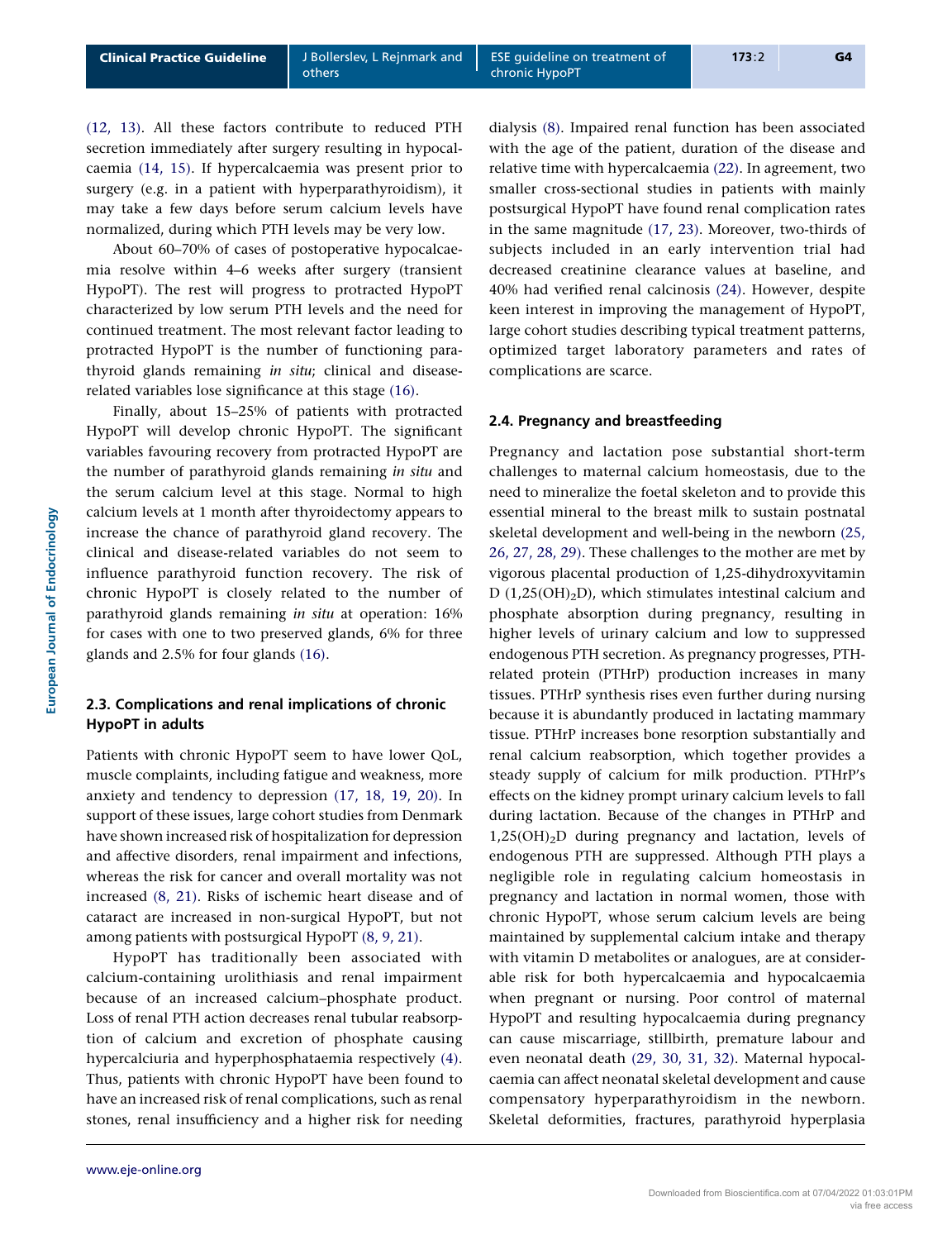<span id="page-4-0"></span>and clinical complications (e.g. respiratory distress, poor feeding and hypotonia) may result [\(27, 29, 30, 31, 32, 33,](#page-17-0) [34, 35, 36\).](#page-17-0) Conversely, maternal overtreatment resulting in hypercalcaemia can suppress foetal parathyroid development causing neonatal hypocalcaemia. To avoid these potential complications, pregnant and nursing women with HypoPT need careful monitoring and medication adjustment by their physicians. The clinical literature on which this summary is based is detailed in [Supplemental File III,](http://www.eje-online.org/cgi/content/full/EJE-15-0628/DC1) see section on [supplementary data](#page-16-0) given at the end of this article.

# 2.5. Conventional treatment

The aim of treatment of chronic HypoPT is to relieve symptoms of hypocalcaemia and improve the patient's QoL [\(4, 37\)](#page-16-0). The treatment should aim to maintain serum calcium levels in the low normal range, serum phosphate within the normal range, total calcium–phosphate product below 4.4 mmol<sup>2</sup>/l<sup>2</sup> (55 mg<sup>2</sup>/dl<sup>2</sup>), and to avoid hypercalciuria.

Standard treatment includes oral calcium salts and active vitamin D metabolites (Table 2). Hyperphosphataemia should be addressed by decreasing dietary phosphate intake and by eventually increasing calcium supplements, as calcium also acts as a phosphate binder [\(4, 37, 38\).](#page-16-0) In the event of hypercalciuria, a thiazide diuretic accompanied by a low salt diet may be advised [\(39\)](#page-17-0).

Patients with mild hypocalcaemia should be given oral therapy even if they have only nonspecific symptoms (fatigue, brain fog and anxiety), since they may improve with treatment. Dietary calcium intake should be optimized, according to the guidelines for the general population [\(40, 41\)](#page-17-0). Magnesium-depleted patients should be replete with this mineral.

In cases of symptomatic severe hypocalcaemia, the use of i.v. calcium should be considered for a limited period of time. Serum calcium and phosphate should be monitored weekly or twice weekly during the initial dose adjustment period and every 3rd–6th month when serum levels are stable. Also suggested are 24-h urinary calcium excretion to be measured yearly or every other year.

#### 2.6. PTH replacement therapy

Replacement therapy with recombinant human PTH (rhPTH) in terms of either the N-terminal fragment  $(rhPTH(1–34))$  or intact PTH  $(rhPTH(1–84))$  seems to be an attractive option for those patients who do not stably and safely maintain their serum and urinary calcium in the target range.

In recent years, a number of studies have been published showing that normocalcaemia can be maintained in response to therapy with rhPTH [\(38, 42\).](#page-17-0) In most of the studies, PTH has been administered in an unphysiologic manner (once-daily injection), compared to its continuous episodic endogenous pattern of secretion. Owing to the short plasma half-life of PTH, once-daily injections do not cause sustained increased PTH levels. Studies on injections twice-a-day have only been performed on rhPTH(1–34), showing less fluctuations in serum calcium levels compared with injections once-a-day [\(43\)](#page-17-0). However, compared with conventional therapy, injection therapy with rhPTH has so far not been documented to cause a significant reduction in 24-h urinary calcium, to improve QoL or to lower risk of complication related to HypoPT. Recently, a National Institutes of Health (NIH) sponsored study in the USA showed an almost normalization of the diurnal rhythm of PTH, calcium and phosphate levels in response to rhPTH(1–34) therapy delivered by an (insulin) infusion pump [\(44\).](#page-17-0) Pump delivery also lowered 24 h urinary calcium significantly compared with twice-a-day injection therapy with rhPTH(1–34). So far, no data are available on whether continuous infusions of rhPTH will improve QoL and reduce the risk of complications.

In January 2015, the American Food and Drug Administration approved the use of rhPTH(1–84) (Natpara) as a supplement to conventional treatment (FDA

Table 2 Vitamin D metabolites in the management of chronic hypoparathyroidism<sup>a</sup>.

| <b>Medication</b>                                                                                                                                                                                                            | <b>Typical dose</b>                                                                                               | <b>Time to onset of action (days)</b> | Time to offset of action (days)             |
|------------------------------------------------------------------------------------------------------------------------------------------------------------------------------------------------------------------------------|-------------------------------------------------------------------------------------------------------------------|---------------------------------------|---------------------------------------------|
| Calcitriol $(1,25(OH)_2D_3)$<br>Alfacalcidiol <sup>b</sup> (1 $\alpha$ (OH)D <sub>3</sub> )<br>Dihydrotachysterol <sup>b</sup><br>Vitamin D <sub>2</sub> (ergocalciferol) or<br>vitamin $D_3$ (cholecalciferol) <sup>c</sup> | $0.25-2.0 \mu$ g once or twice daily<br>$0.5-4$ µg once daily<br>0.3-1.0 mg once daily<br>25 000-200 000 IU daily | 1–2<br>1–2<br>$4 - 7$<br>$10 - 14$    | $2 - 3$<br>$5 - 7$<br>$7 - 21$<br>$14 - 75$ |

<sup>a</sup>Derived from Shoback (4)

°Derived from Shoback [\(4\)](#page-16-0).<br><sup>B</sup>Alfacalcidiol and dihydrotachysterol are rapidly activated in the liver to 1,25(OH)<sub>2</sub>D and 25(OH) dihydrotachysterol.<br>SThese compounds could be used in a setting whose active vitamin D motabe

These compounds could be used in a setting where active vitamin D metabolites are not available and/or too expensive.

European Journal of Endocrinology

European Journal of Endocrinology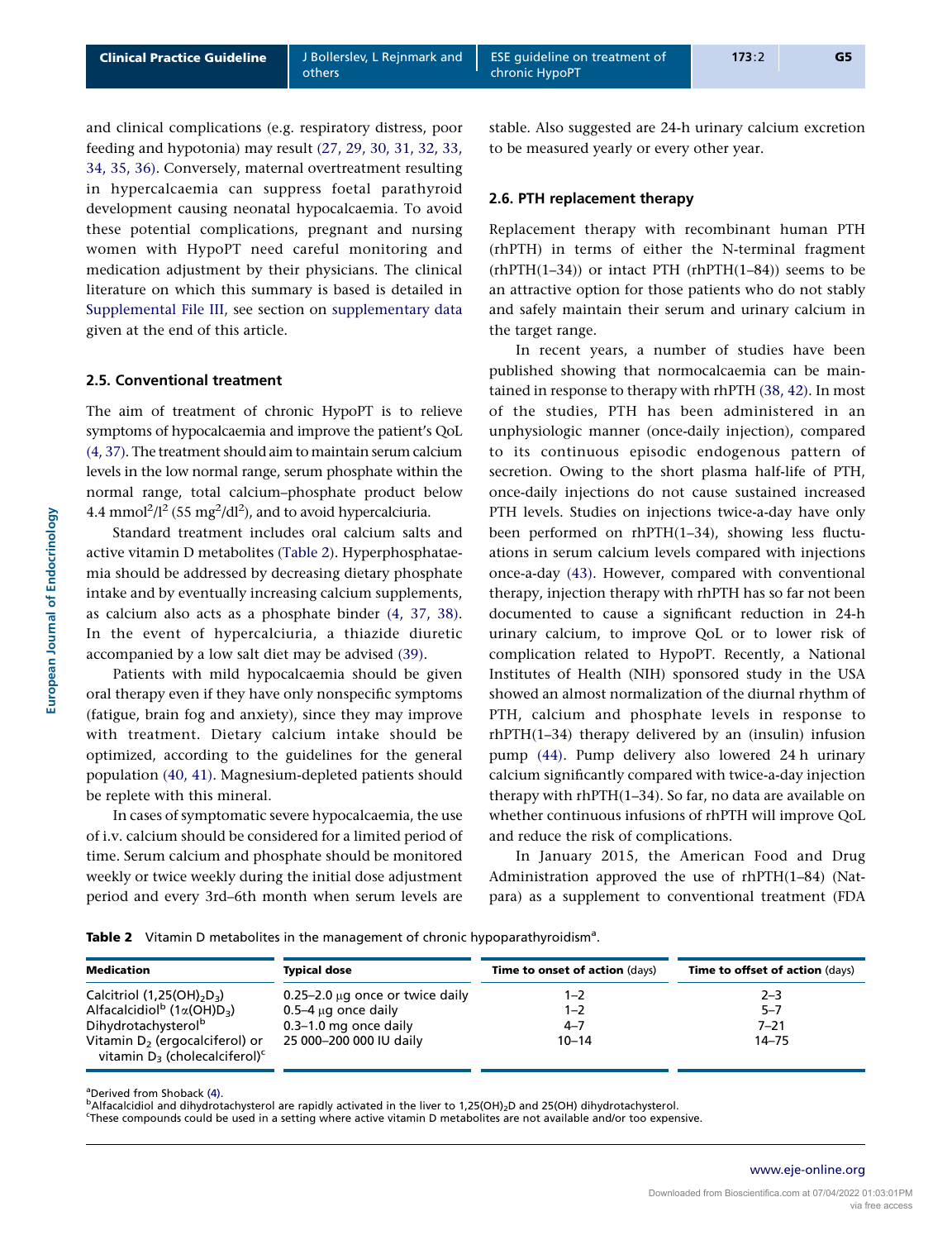2015: [http://www.fda.gov/NewsEvents/Newsroom/Press-](http://www.fda.gov/NewsEvents/Newsroom/PressAnnouncements/ucm431358.htm)[Announcements/ucm431358.htm](http://www.fda.gov/NewsEvents/Newsroom/PressAnnouncements/ucm431358.htm)). The drug is only available through a restricted program under a Risk Evaluation and Mitigation Strategy (REMS) and carries a 'black box warning' that bone cancer (osteosarcoma) has been observed in rat studies with rhPTH. It is unknown whether long-term therapy also may cause osteosarcoma in humans, but because of a potential risk rhPTH(1–84) is only recommended for use in patients whose hypocalcemia cannot be controlled on calcium supplementation and active forms of vitamin D, and for whom the potential benefits are considered to outweigh this potential risk. The drug is supposed to be administered as a once-a-day s.c. injection in the thigh with a starting dose of  $50 \mu g$ . At the time of initiation of therapy, daily dose of active vitamin D is reduced by 50%, and serum calcium levels are monitored once- or twice-a-week. According to a predefined schedule, daily dose of active vitamin D and calcium supplements may be further reduced according to serum calcium measurement. The dose of rhPTH(1–84) can be down-titrated to a daily dose of 25 µg or up-titrated to a daily injection of either 75 or  $100 \mu$ g.

At the time of writing, this ESE guideline on treatment of chronic HypoPT in adults, rhPTH(1–84) is being evaluated by the European Medicines Agency. If approved for treatment of HypoPT in Europe, it is likely that the indications and usage, similar to USA recommendations, will be restricted to those patients who are difficult to manage on conventional therapy.

## 3. Methods

## 3.1. Guideline working group

This guideline was developed and solely sponsored by The European Society of Endocrinology (ESE), supported by CBO (Dutch Institute for health care improvement). The chairs of the working group J Bollerslev (clinical) and O M Dekkers (methodology) were appointed by the ESE Clinical Committee. The other members: C Marcocci, L Rejnmark and D M Shoback (endocrinologists), W van Biesen (nephrologist) and A Sitges-Serra (endocrine surgeon) were all approved by the Committee. The working group had two in-person meetings (January and December 2014) and communicated by phone and email. Consensus was reached upon discussion; minority positions were taken into account in the rationale behind recommendations. Prior to the process, all participants completed conflict of interest forms.

#### 3.2. Target group

This guideline was developed for European-based healthcare providers of adult patients with chronic HypoPT, i.e. primarily endocrinologists and specialists in internal medicine. However, general practitioners with a special interest in calcium metabolism might also find the guideline useful, as might our patients. Patient leaflets were developed in collaboration with patients and patient associations (Hypopara UK ([www.hypopara.org.uk](http://www.hypopara.org.uk)); The German Working group for HypoPT [\(www.sd-krebs.de/](http://www.sd-krebs.de/ag-hypopara) [ag-hypopara](http://www.sd-krebs.de/ag-hypopara)); The US Hypoparathyroidism Association [\(www.hypopara.org](http://www.hypopara.org)) and the Nordic hypoPARA Organisation [\(www.hpth.no](http://www.hpth.no))) based on the guideline recommendations. A draft of the guideline was reviewed by an expert in the field (see 'Acknowledgements' section), before submitted for external review and comments by ESEmembers, and was presented and discussed at the European Congress of Endocrinology, 18th May 2015 in Dublin.

#### 3.3. Aims

The overall purpose of this guideline is to provide clinicians with guidance on the treatment of chronic HypoPT. We intended to draft a practical clinical guideline, focusing on operationalized recommendations that are supposed to be useful in the daily management of adult patients with chronic HypoPT.

## 3.4. Summary of methods used for guideline development

The current guideline has the Grading of Recommendations Assessment, Development and Evaluation (GRADE) principles as methodological base. GRADE is a systematic approach for synthesizing evidence and grading of recommendations [\(45\).](#page-17-0) The main advantage of the system is the aim for transparency at all stages of the guideline development process. This to provide the reader with all information required to understand the underlying rationale of the provided recommendations.

The first methodological step for the guideline development group is to define the clinical question(s) to be addressed in the guideline (see section 'Clinical question, eligibility criteria and endpoint definition'). These clinical questionsare formulated insuch waysthat theiranswerscan directly inform management decisions. An answer to the question, what is the best treatment in HypoPT to prevent renal complications?, can inform treatment decisions. Whereas the question, is hydrochlorothiazide better than PTH for treatment in HypoPT to prevent renal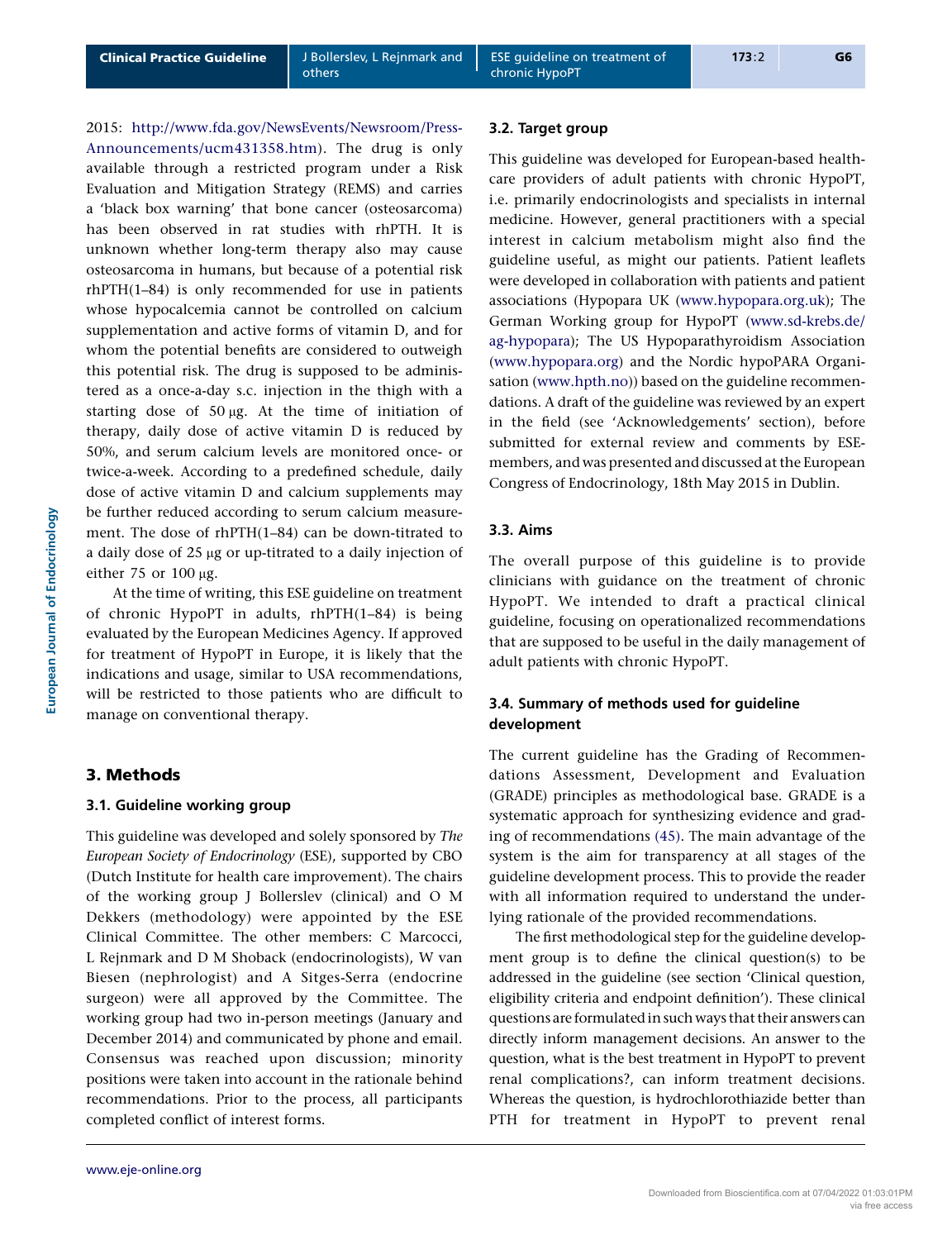complications?, is too restricted if other alternatives are available but not considered. Importantly, the clinical questions should be specific in terms of populations. For this guideline: chronic HypoPT in adults who do not have end-stage renal disease. Prior to synthesizing and rating available evidence, the guideline development group rated clinical outcomes either as critical, important but noncritical, and not important [\(46\),](#page-17-0) see section 'Clinical question, eligibility criteria and endpoint definition'.

The clinical questions subsequently formed the base for a systematic literature search (see section 'Description of search and selection of literature'). After including all relevant articles, synthesis of the evidence was made in two directions: i) estimation of an average effect for specific outcomes (if possible) and ii) rating the quality of the evidence. The quality rating is standardized [\(47\)](#page-17-0) and is provided as a summary rating (using four categories: high, moderate, low and very low) across studies for each outcome, as it may be that quality differs for different outcomes. Evidence tables are provided in [Supplemental](http://www.eje-online.org/cgi/content/full/EJE-15-0628/DC1) [File II,](http://www.eje-online.org/cgi/content/full/EJE-15-0628/DC1) see section on [supplementary data](#page-16-0) given at the end of this article. Evidence synthesis and quality rating were performed by the guideline methodologist.

For the final recommendations, three elements were taken into account: i) quality of the evidence, ii) balance of desirable and undesirable outcomes and iii) values and preferences (patient preferences, goals for health, costs, management inconvenience, feasibility of implementation, etc.) [\(48\).](#page-17-0) The recommendations are worded as recommend (strong recommendation) and suggest (weak recommendation). The meaning of a strong recommendation can be stated as follows: reasonably informed persons (clinicians, politicians and patients) would want the management in accordance with the recommendation. For a weak recommendation, most persons would still act in accordance with the guideline, but a substantial number would not [\(48\)](#page-17-0). Only for recommendations regarding treatment, did we aim for formal evidence synthesis. This was not the case for recommendations on diagnosis, monitoring and special circumstances. Also, recommendations based on good practice were not graded [\(49\).](#page-17-0) We formally graded the evidence underlying recommendations for therapeutic choices and target calcium levels. The quality of evidence behind the recommendations is classified as very low ( $\oplus \bigcirc \bigcirc$ ), low  $(\oplus \oplus \odot \odot)$ , moderate  $(\oplus \oplus \oplus \odot)$  and strong  $(\oplus \oplus \oplus \oplus)$ .

Importantly, there is no automatic step from evidence to recommendations. Often available evidence is of poor quality hampering strong recommendations, but even high quality evidence may not directly translate into a strong recommendation if, for example, the outcome under study is judged as not important or if a management strategy cannot be implemented on a large scale. This highlights the fact that standardized quality judgement still does not eliminate the need for clinical judgement [\(45\)](#page-17-0). Another consideration is that you cannot abstain from recommendations when there is no evidence, as treatment decisions need to be made any way. For the ESE guidelines, recommendations are achieved by majority reports of the guideline development committee, but if members have substantive disagreements, this will be acknowledged in the manuscript. To optimize transparency, all recommendations provided are accompanied by text explaining why specific recommendations were made.

## 3.5. Clinical question, eligibility criteria and endpoint definition

The clinical question on which the literature search was based and for which available evidence was synthesized was: what is the best treatment for adult patients with chronic HypoPT?

Exclusion criteria for the studies considered were:

- i) Patients with HypoPT for  $<6$  months.
- ii) Intervention  $<$  4 weeks duration.
- iii) Age  $<$  18 years.
- iv) Case series.
- v) End-stage renal disease.

The following outcomes were rated by the guideline working group as critical:

- i) Mortality.
- ii) QoL.
- iii) Calcium levels in serum or plasma and urine, including incidence of hypercalcaemia.
- iv) Chronic kidney disease and renal calcifications defined as symptoms or episodes of nephrolithiasis or nephrocalcinosis.
- v) Cramps, tetany and seizures.
- vi) Cardiovascular disease defined as the incidence of major adverse cardiovascular events.
- vii) Disability or sick leave.

#### 3.6. Description of search and selection of literature

A systematic search was done using the database Ovid MEDLINE to find literature from 1970 onward. Systematic reviews, randomized controlled trials (RCTs), cohort studies and case–control studies were eligible. Only articles in Dutch, English, German and French were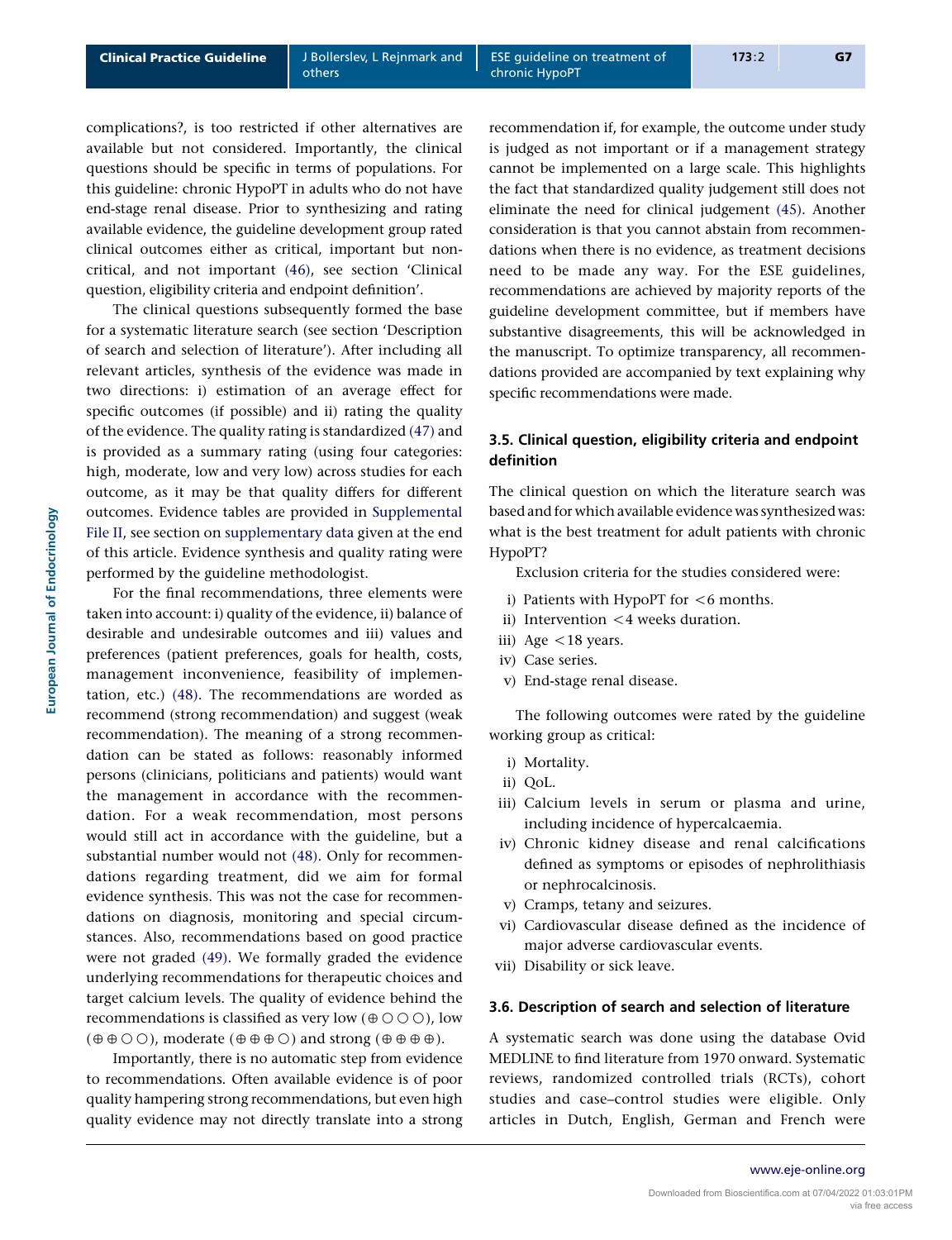considered. Articles were searched that included adult, human patients with chronic HypoPT ( $>6$  months) as well as the relevant interventions and outcome measures. Only interventions with duration  $>4$  weeks were considered. Articles identified by the working group as relevant were used to optimize the search strategy. Articles found by 'snowballing' were also considered.

This systematic search found 1100 articles, reduced to 312 based on title and abstract. The working group members assessed 312 articles for eligibility in more detail, of which 32 articles were assessed in full-text. One article [\(50\)](#page-17-0) could not be located in full-text and was excluded. The final literature selection included 16 articles, described in more detail in [Supplemental File I](http://www.eje-online.org/cgi/content/full/EJE-15-0628/DC1), see section on [supplementary data](#page-16-0) given at the end of this article. For the final recommendations, other literature (basic literature and physiologic studies) was also taken into account.

# 4. Conclusions from scientific literature and directions for further research

# 4.1. Summary and interpretation of the main findings

Sixteen studies on treatment on chronic HypoPT were included based on eligibility criteria and endpoint definition (see section 'Clinical question, eligibility criteria and endpoint definition'). Only one study [\(51\)](#page-17-0) had a sample size of  $>100$  patients. Most of the (few) available randomized studies investigated effects of rhPTH replacement therapy. Details of included studies are shown in [Supplemental File I](http://www.eje-online.org/cgi/content/full/EJE-15-0628/DC1), the GRADE scoring per endpoint and evidence synthesis are provided in [Supplemental File II](http://www.eje-online.org/cgi/content/full/EJE-15-0628/DC1).

#### 4.2. Study endpoints

Mortality  $\triangleright$  Only one study reported data on mortality [\(51\).](#page-17-0) No deaths were reported in this randomized study with 134 patients comparing rhPTH to placebo. The follow-up was short (24 weeks), not allowing conclusions regarding long-term effects on mortality.

QoL, disability and sick leave  $\blacktriangleright$  In two studies, QoL was studied. Whereas a cohort study showed improvement in QoL compared to baseline after treatment with rhPTH [\(52\),](#page-17-0) an advantage in QoL of therapy with rhPTH compared to placebo could not be shown in a RCT [\(53\).](#page-17-0) No studies reported on disability or sick leave.

Cardiovascular events  $\blacktriangleright$  Two studies [\(20, 51\)](#page-16-0) reported one serious cardiovascular event in the rhPTH-treated group, compared to none in the placebo group. Sample sizes were too small and follow-up too short to draw meaningful conclusions regarding cardiovascular events.

Cramps, tetany and seizures  $\triangleright$  Occurrence of cramps, tetany or seizures was not quantitatively reported in the majority of studies. In one RCT, the reported frequency of tetany did not differ materially between rhPTH and placebo group [\(51\)](#page-17-0).

Renal function, kidney stones and calcifications  $\blacktriangleright$ Although nephrocalcinosis or nephrolithiasis is described in HypoPT, no study adequately investigated the occurrence of these conditions under different treatment regimens.

Serum and urinary calcium levels  $\blacktriangleright$  Many studies reported in various ways on serum calcium levels. In general, calcium levels within the target range can be achieved with different treatment (combinations), and the risk of severe hypo- or hypercalcaemia is low.

#### 4.3. Study results in perspective

Very little evidence is available on how best to treat HypoPT. Data on QoL and the risk of complications have just started to emerge in recent years, and clinical trials on how to optimize therapy are essentially non-existent. Importantly, the majority of studies are of limited sample size, which hampers firm conclusion especially regarding dichotomous outcomes (mortality, cardiovascular events). Also no studies are available that relate target calcium levels to clinically relevant endpoints. Thus, we do not know what the optimal calcium target is. Because of this remarkable lack of data, it is not possible to formulate recommendations based on strict evidence. This ESE guideline on treatment of chronic HypoPT in adults is, therefore, mainly based on how patients are managed in clinical practice, as reported in small case series and based on the experiences of the authors of the guideline.

Noticeably, HypoPT is one of the last major endocrine deficiency diseases not treated by hormone replacement. As HypoPT recently has been acknowledged as an orphan disease in Europe and the USA, further systematic and prospective studies on how to optimize therapy including replacement therapy with rhPTH, and avoid complications will hopefully be initiated.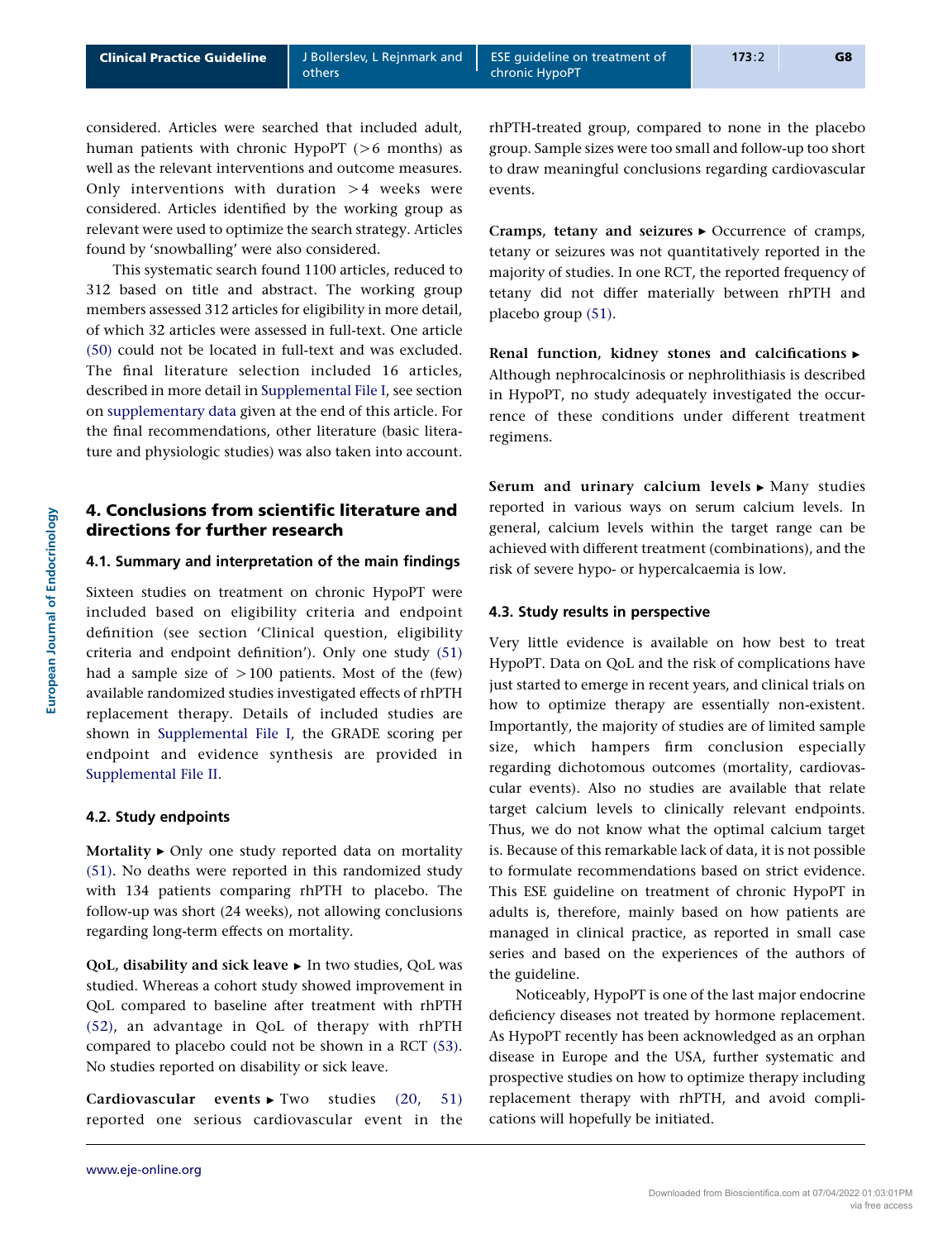# 5. Recommendations, rationale for the recommendations

## 5.1. Diagnosis

R.1.1 We recommend considering a diagnosis of HypoPT in a patient with hypocalcaemia and inappropriately low PTH levels.

Reasoning  $\blacktriangleright$  Hypocalcaemia is defined as an ionized or albumin adjusted serum total calcium level below the lower limit of the reference interval. Measurements of ionized or total calcium mostly reflect local traditions, however, ionized calcium measurements might improve diagnostic accuracy [\(54\),](#page-17-0) and is preferred in pregnancy (see section 'Special circumstances'). A specific cut-off limit for PTH levels in the presence of hypocalcaemia cannot be defined. If parathyroid function is intact, hypocalcaemia is normally associated with (markedly) increased PTH levels (secondary hyperparathyroidism). In accordance, a diagnosis of HypoPT may be considered in a patient with hypocalcaemia even though PTH levels are within the reference interval (inappropriate normal PTH levels) [\(1, 2, 3, 4\)](#page-16-0).

Remarks  $\blacktriangleright$  Magnesium depletion impairs the secretion of PTH causing a state of 'functional HypoPT' and impairs effective PTH actions in target tissues. If magnesium levels are low, this should be corrected before diagnosing a patient with chronic HypoPT [\(55\)](#page-17-0).

R.1.2 We suggest considering genetic testing and/or family screening in a patient with HypoPT of unknown aetiology.

**Reasoning**  $\triangleright$  Non-surgical HypoPT may be due to various reasons [\(38, 56\).](#page-17-0) If no obvious cause can be established, we suggest considering genetic testing and/or family screening. This may be of specific importance to younger individuals, as a genetic diagnosis may allow for genetic counselling in relation to pregnancy plans and monitoring for other possible complications that may accompany the HypoPT (e.g. renal and hearing abnormalities due to GATA3 mutation).

## 5.2. General goals of management in chronic HypoPT

R.2.1 We suggest treatment targeted to maintain calcium level (albumin adjusted total calcium or ionized calcium) in the lower part or slightly below the lower limit of the reference range (target range) with patients being free of symptoms or signs of hypocalcaemia.  $(\oplus \bigcirc \bigcirc \bigcirc)$ 

Reasoning  $\blacktriangleright$  No data exist on optimal serum calcium levels during treatment of HypoPT. Aiming at low normal or slightly below the lower limit of normal for serum calcium levels seems reasonable, as this may help to lower renal calcium excretion and avoid risk of hypercalcaemia [\(57\).](#page-18-0) Some patients may, however, need higher serum calcium levels to be free of symptoms. If the patient's wellbeing is improved by titrating treatment in such a manner that serum calcium levels are in the upper part of the reference interval, this may be accepted as no data exist on whether relatively high normal serum calcium levels are of specific harm to patients.

R.2.2 We suggest that 24-h urinary calcium excretion should be within the sex-specific reference range.  $(0000)$ 

Reasoning  $\blacktriangleright$  In a patient with intact parathyroid function, hypercalciuria is considered a risk factor for renal stone formation. Because PTH increases the renal tubular reabsorption of calcium, chronically low PTH levels make hypercalciuria a common feature of HypoPT. Risk of renal stone disease is increased in HypoPT [\(8, 22\)](#page-16-0), but no evidence exists as to whether the risk of forming or passing renal stones is associated with the amount of urinary calcium excreted in patients with HypoPT. However, if it is assumed that the pathogenesis of renal stone disease is similar in HypoPT as in hypercalciuric individuals with normal parathyroid function, it seems reasonable to aim at keeping 24-h urinary calcium within the sex-specific reference range [\(57\)](#page-18-0) in order to prevent renal stone formation [\(58\).](#page-18-0)

Remarks  $\blacktriangleright$  If sex-specific reference ranges are available we suggest using them, as the urinary calcium excretion is higher in men compared to women. We suggest calcium excretion  $\langle 7.5 \text{ mmol}/24\text{-}h (300 \text{ mg}/24\text{-}h)$  in men, and  $\langle 6.25 \text{ mmol}/24$ -h in women (250 mg/24-h); or !0.1 mmol/kg per 24 h (4 mg/kg per 24-h) in both sexes.

R.2.3 We suggest that serum phosphate levels should be within the reference range.  $(\oplus \bigcirc \bigcirc \bigcirc)$ 

R.2.4 We suggest that the serum calcium–phosphate product should be below  $4.4 \text{ mmol}^2/l^2$  (55 mg<sup>2</sup>/dl<sup>2</sup>).  $(\oplus \bigcirc \bigcirc \bigcirc)$ 

**Reasoning**  $\blacktriangleright$  HypoPT is characterized by a relatively high serum phosphate level and a higher than normal calcium– phosphate product. This is attributable to the lack of the phosphaturic effect of PTH, as well as an increased intestinal absorption of phosphorus due to activated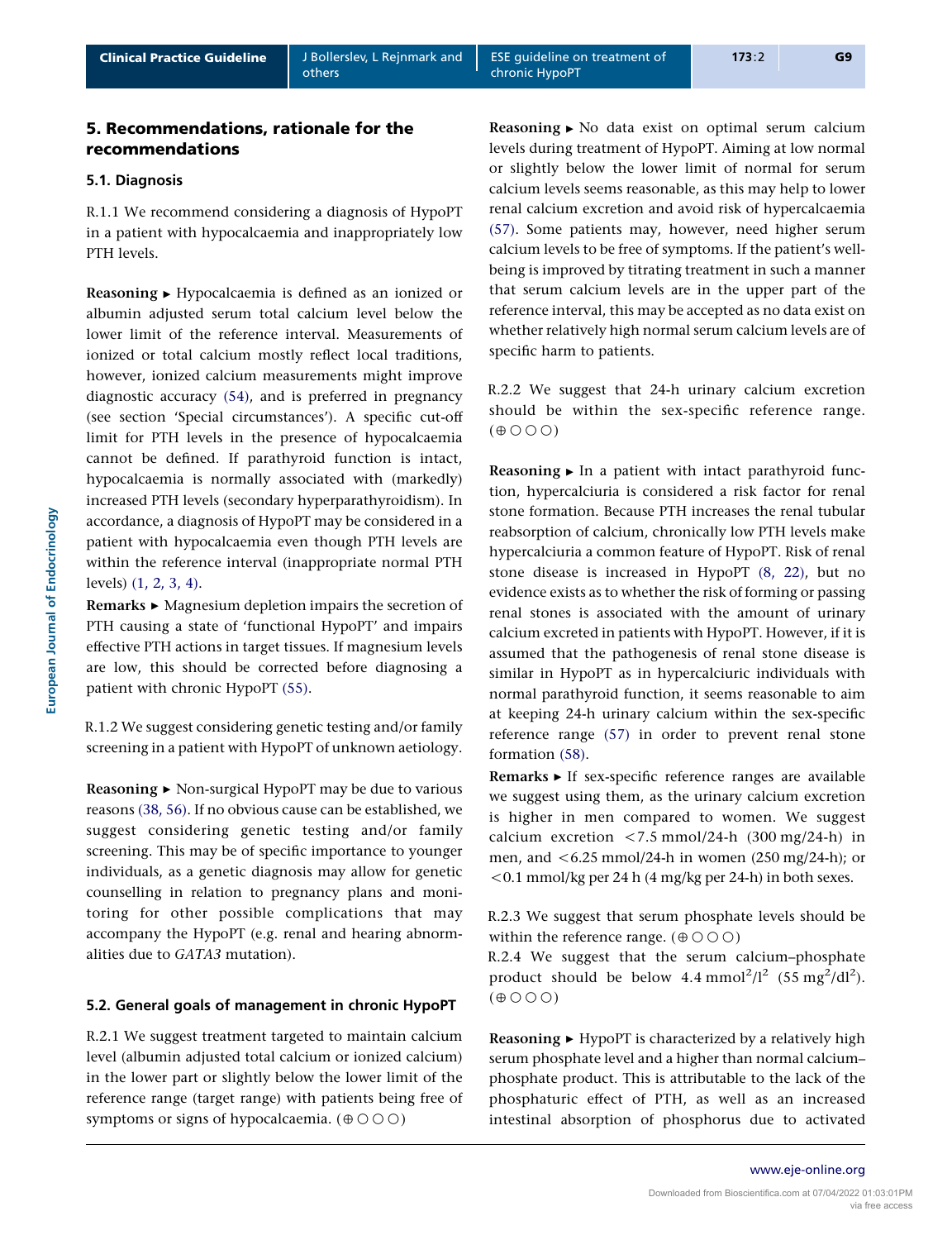vitamin D treatment [\(4, 22, 38\)](#page-16-0). Risk of extra-skeletal calcifications, including nephrocalcinosis and cataract, is increased in HypoPT. It is generally assumed that this is related to high serum phosphate levels and an increased serum calcium–phosphate product, which is why it seems reasonable to aim at keeping phosphate levels within the normal range [\(59\)](#page-18-0).

R.2.5 We suggest that serum magnesium levels should be within the reference range.  $(\oplus \bigcirc \bigcirc \bigcirc)$ 

Reasoning  $\blacktriangleright$  Magnesium is central for several physiological processes, including secretion and actions of PTH. Low magnesium levels may cause functional HypoPT by blunting the (residual) capacity of the parathyroid glands to secrete PTH [\(60\).](#page-18-0) Moreover, low magnesium levels may cause symptoms similar to hypocalcaemia. Accordingly, it seems reasonable to aim at keeping serum magnesium levels within the reference range.

R.2.6 We suggest aiming at an adequate vitamin D status.  $(\oplus \bigcirc \bigcirc \bigcirc)$ 

**Reasoning**  $\triangleright$  Vitamin D insufficiency has been associated with adverse effects on skeletal as well as extra-skeletal health [\(61\)](#page-18-0). Severe vitamin D deficiency is associated with symptoms of myopathy, and patients with HypoPT often have neuromuscular complaints [\(4, 38, 53\)](#page-16-0). To ensure that symptoms are not caused by low vitamin D levels, it seems reasonable to ensure an adequate vitamin D status [\(55\).](#page-17-0) A serum concentration of 25-hydroxyvitamin D (25OHD) above 50 nmol/l (20 ng/ml) may be considered as adequate [\(41, 62, 63\).](#page-17-0)

Remarks  $\blacktriangleright$  Treatment with activated vitamin D analogues does not ensure an adequate vitamin D status in terms of serum 25OHD levels. As calciferol itself may be of importance to a number of cellular processes and may undergo hydroxylation to  $1,25(OH)_2D$  catalyzed by local hydroxylases in different tissues [\(64\)](#page-18-0), it seem reasonable to ensure sufficient 25OHD levels, despite treatment with activated vitamin D analogues.

R.2.7 We recommend to personalize treatment and focus on the overall well-being and QoL of the patient when implementing different therapeutic efforts, aiming to achieve the therapeutic goals.

Reasoning  $\blacktriangleright$  The therapeutic goals (albumin adjusted serum calcium levels 2.1–2.3 mmol/l or  $S-Ca^{2+}$  levels 1.05–1.15 mmol/l) are mainly based on reasoning according to normal physiology, assuming that normalization of biochemical indices may be advantageous to patients. However, it has to be emphasized that no firm evidence exists on long-term benefits (or harms) of achieving these therapeutic goals. Accordingly, patients cannot be ensured long-term beneficial effects, when accepting potential sideeffects to drug treatment or (troublesome) changes in lifestyle (dietary habits). Thus, we consider it inappropriate management, if therapeutic efforts have immediate negative impact on a patient's well-being or QoL.

R.2.8 We recommend providing information/education that enables patients to know the possible symptoms of hypo- or hypercalcaemia and/or complications to their disease.

**Reasoning**  $\triangleright$  As stated in section 'Monitoring', we suggest monitoring of patients at regular time intervals. Serum calcium levels may, however, change and complications may emerge at any time, with or without any apparent reasons. Thus, we find it of importance to empower patients with knowledge of symptoms and co-morbidities and drugs that may be related to changes in the course of their disease.

[Table 3](#page-10-0) shows typical symptoms of hypo- and hypercalcaemia, of which patients should be informed. [Table 4](#page-10-0) shows co-morbidities which may occur with an increased prevalence in HypoPT. [Table 5](#page-11-0) list drugs, conditions and diseases which may interfere with calcium homeostasis. If a patient is diagnosed with one of the diseases or initiates treatment with one of the drugs, this may necessitate changes in the medical treatment of HypoPT in order to maintain normocalcaemia.

#### 5.3. Treatment

R.3.1 We recommend treatment of all patients with chronic HypoPT with symptoms of hypocalcaemia and/or an albumin adjusted serum calcium level  $\langle 2.0 \text{ mmol/l } (\langle 8.0 \text{ mg/dl/S-Ca}^{2+} \text{ levels } \langle 1.00 \text{ mmol/l.})$  $(\oplus \bigcirc \bigcirc \bigcirc)$ 

R.3.2 We suggest offering treatment to asymptomatic patients with chronic HypoPT and an albumin adjusted calcium level between 2.0 mmol/l  $(8.0 \text{ mg/dl/S-Ca}^{2+})$ 1.00 mmol/l) and the lower limit of the reference range in order to assess whether this may improve their wellbeing.  $(\oplus \bigcirc \bigcirc \bigcirc)$ 

Reasoning  $\blacktriangleright$  In chronic HypoPT, symptoms of hypocalcaemia may vary widely, from an asymptomatic state to life-threatening conditions, such as seizures, cardiac failure, bronchospasm and laryngospasm, etc. [\(2, 4, 22, 38\).](#page-16-0) While it is obvious to recommend treatment of patients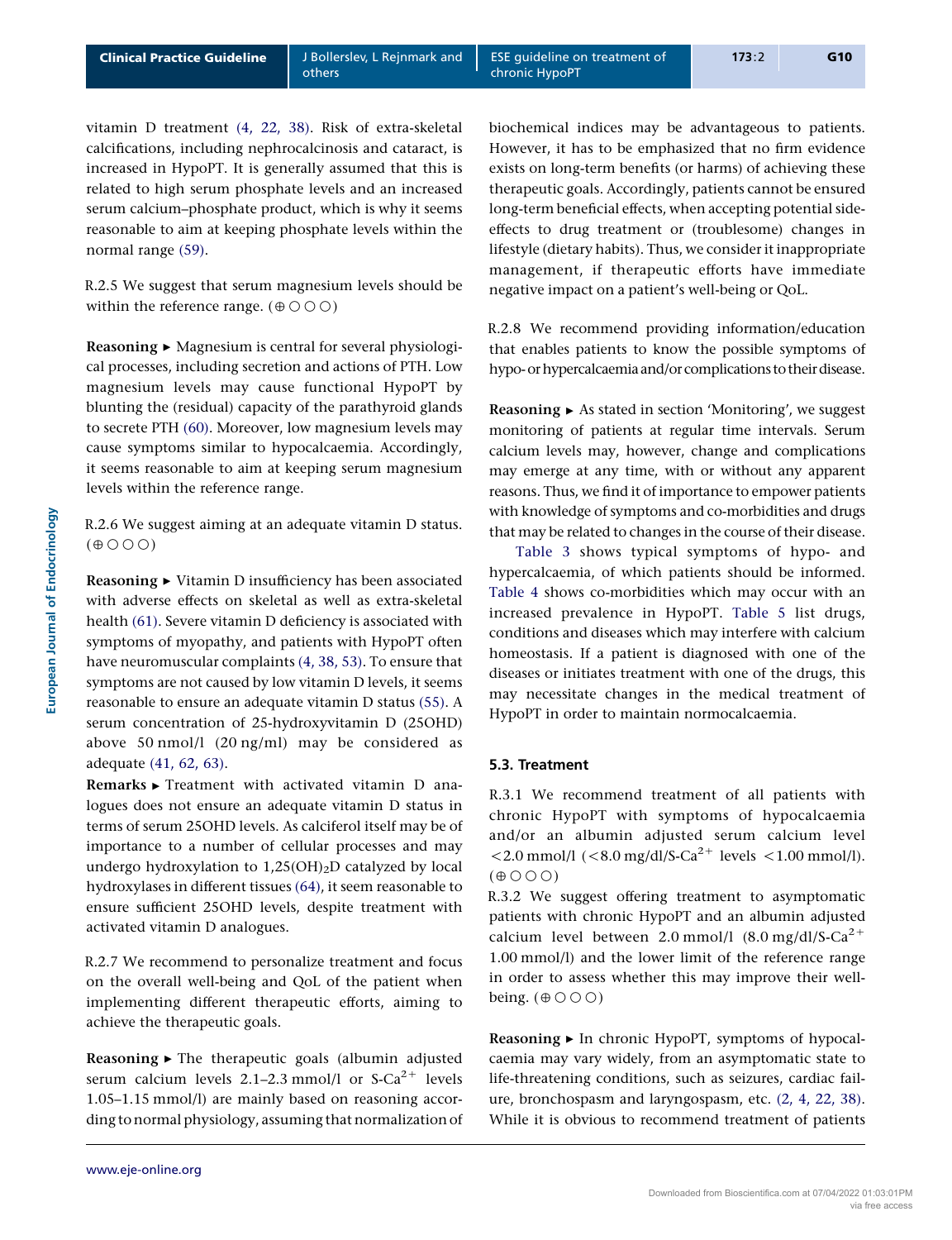| <b>Organ System</b> | Hypocalcaemia                                                                            | Hypercalcaemia                                  |
|---------------------|------------------------------------------------------------------------------------------|-------------------------------------------------|
| <b>CNS</b>          | Depression<br>Irritability                                                               | Weakness<br>Headache                            |
|                     | Confusion or disorientation                                                              | Drowsiness                                      |
|                     | <b>Seizures</b>                                                                          | Confusion or disorientation                     |
|                     |                                                                                          | Poor memory                                     |
|                     |                                                                                          | Reduced concentration                           |
| Neuromuscular       | Numbness and tingling (paraesthesia)<br>in circumoral and acral areas (fingers and toes) | Muscle weakness                                 |
|                     | Spasms/twitches                                                                          |                                                 |
|                     | Cramps                                                                                   |                                                 |
| Cardiovascular      | Fast, slow or uneven heart rate<br>Symptoms of congestive heart failure                  | Fast, slow or uneven heart rate<br>Hypertension |
| Gastrointestinal    | Abdominal cramps                                                                         | Loss of appetite                                |
|                     |                                                                                          | Nausea/vomiting                                 |
|                     |                                                                                          | Abdominal pain<br>Constipation                  |
| Renal               |                                                                                          | Polyuria                                        |
|                     |                                                                                          | Dry mouth and or increased thirst               |
| Respiratory         | Shortness of breath<br>Wheezing<br>Throat tightness                                      |                                                 |
|                     |                                                                                          |                                                 |

<span id="page-10-0"></span>

|  |  | Table 3 Symptoms patients should be informed to allow for early detection of hypo- or hypercalcaemia. |  |  |
|--|--|-------------------------------------------------------------------------------------------------------|--|--|
|--|--|-------------------------------------------------------------------------------------------------------|--|--|

with severe symptoms of hypocalcaemia, no evidence exists on whether asymptomatic patients with biochemical hypocalcaemia should be treated. No limit of serum calcium levels have been defined below which treatment is unquestionably needed. Symptoms of hypocalcaemia do not translate directly to serum calcium levels. Sudden fluctuations in serum calcium levels may cause symptoms, even if calcium levels are (almost) normal. On the other hand, no apparent symptoms may be present, despite low calcium levels, if the hypocalcaemia has developed slowly. In a patient with intact parathyroid function, serum calcium levels are tightly regulated within a narrow range [\(65, 66\)](#page-18-0). It seems likely that patients with no complaints of hypocalcaemia, despite (very) low serum calcium levels, have adapted to a new calcium homeostasis which may have blunted their hypocalcaemic symptoms. Therefore, we consider it reasonable to offer treatment to asymptomatic patients with chronic HypoPT, since treatment might improve their well-being ([Fig. 1\)](#page-12-0). If no improvements occur following 6–12 months of therapy, the need for treatment may be reconsidered, especially if hypocalcaemia is mild. However, vitamin D levels should be optimised.

R.3.3 We recommend the use of activated vitamin D analogues plus calcium supplements in divided doses as the primary therapy.  $(\oplus \bigcirc \bigcirc \bigcirc)$ 

R.3.4 If activated vitamin D analogues are not available, we recommend treatment with calciferol (preferentially cholecalciferol).

R.3.5 We recommend that the doses of activated vitamin D analogues or cholecalciferol are titrated in such a manner that patients are without symptoms of hypocalcaemia and serum calcium levels are maintained within the target range.  $(\oplus \bigcirc \bigcirc \bigcirc)$ 

Reasoning  $\blacktriangleright$  No evidence exists from controlled clinical trials on how best to treat HypoPT. Prior to the development of activated vitamin D analogues, calciferol (ergocalciferol (vitamin  $D_2$ ) or cholecalciferol (vitamin  $D_3$ )) was used in the treatment of HypoPT and supraphysiological doses of calciferol (typical 25 000–200 000 IU/day) were needed

Table 4 Co-morbidities may occur with an increased prevalence in patients with HypoPT (8, 9, 17, 18, 21, 22, 53, 107).

| Organ system     | Co-morbidity                                       |
|------------------|----------------------------------------------------|
| Renal            | Renal stone disease and<br>impaired renal function |
|                  | <b>Renal calcifications</b>                        |
| Immunological    | Infections                                         |
| Neuropsychiatric | Neuropsychiatric diseases                          |
|                  | Seizures                                           |
|                  | Depression                                         |
|                  | Impaired quality of life                           |
| Musculoskeletal  | Muscle stiffness/pain                              |
|                  | Proximal humerus fractures <sup>a</sup>            |
| Cardiovascular   | Ischemic heart disease <sup>a</sup>                |
| <b>CNS</b>       | Intracerebral calcifications <sup>a</sup>          |
| Eyes             | Cataract <sup>a</sup>                              |
|                  |                                                    |

<sup>a</sup>An increased risk has only been documented in nonsurgical HypoPT.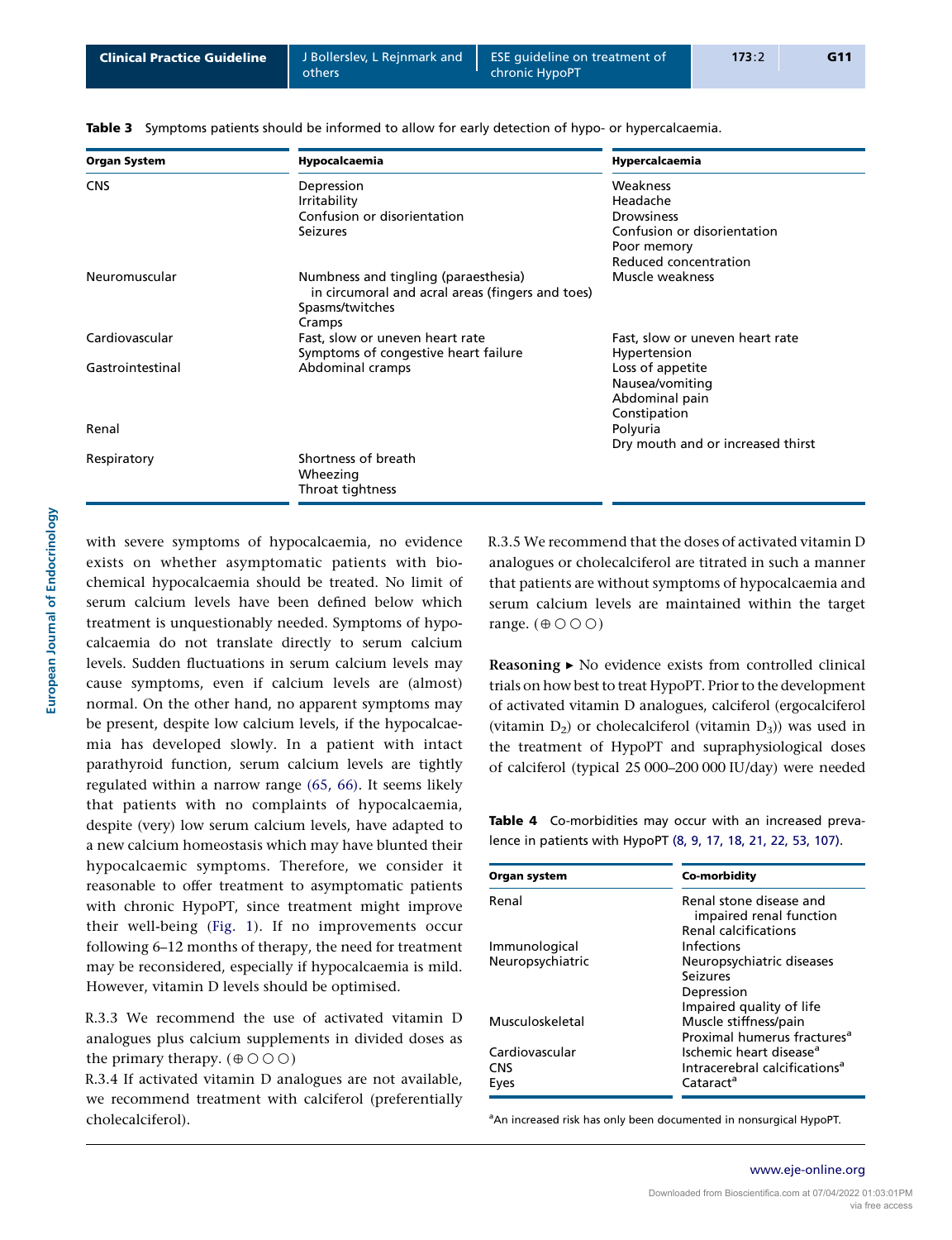| <b>Drug/disease</b>                                           | <b>Mechanism</b>                                                                                                                      | Possible adverse effects in HypoPT Action                                                                                      |                                                                                |
|---------------------------------------------------------------|---------------------------------------------------------------------------------------------------------------------------------------|--------------------------------------------------------------------------------------------------------------------------------|--------------------------------------------------------------------------------|
| Loop diuretics                                                | Increased urinary calcium losses                                                                                                      | May aggravate hypercalciuria<br>and lower serum calcium<br>levels                                                              | Avoid if possible                                                              |
| Thiazide diuretics                                            | Decreased urinary calcium losses May increase serum calcium                                                                           | levels                                                                                                                         | May be used in a patient with<br>HypoPT (see section 'Treatment')              |
| Systemic glucocorticoids                                      | Decreased intestinal calcium<br>absorption and increased<br>urinary calcium losses                                                    | May cause hypocalcaemia                                                                                                        | Avoid if possible                                                              |
| Antiresorptive drugs                                          | Decreased bone turnover                                                                                                               | May cause hypocalcaemia                                                                                                        | Rarely needed, as HypoPT is a state<br>of (very) low bone turnover             |
| Proton pump inhibitors                                        | May cause hypomagnesaemia                                                                                                             | May lower serum calcium levels<br>and cause symptoms similar to<br>hypocalcaemia                                               | Avoid if possible - otherwise<br>magnesium supplements as<br>needed            |
| Chemotherapy: cisplatin,<br>5-fluorouracil, and<br>leucovorin | May cause hypomagnesaemia                                                                                                             | May lower serum calcium levels<br>and cause symptoms similar to<br>hypocalcaemia                                               | Magnesium supplements, as<br>needed                                            |
| Cardiac glycosides<br>(e.g. digoxin)                          | Hypercalcaemia may predispose<br>to digoxin toxicity<br>Hypocalcaemia may reduce the<br>efficacy of digoxin                           | Arrhythmias                                                                                                                    | Avoid if possible. If needed, close<br>monitoring by a cardiologist            |
| Diarrhea/gastrointestinal<br>disease                          | May reduce intestinal<br>absorption of calcium<br>and vitamin D                                                                       | May cause hypocalcaemia                                                                                                        | Close monitoring of serum calcium<br>levels with dose adjustments as<br>needed |
| Changes in (correction of)<br>acid-base balance <sup>a</sup>  | The affinity of calcium to bind to<br>proteins in serum is highly pH<br>dependent – only the free<br>fraction in physiological active | Correction of metabolic acidosis<br>may cause hypocalcaemia<br>Correction of metabolic alkalo-<br>sis may cause hypercalcaemia |                                                                                |
| Immobilization                                                | Increased bone resorption.<br>In healthy individuals, PTH<br>and 1,25-dihydroxyvitamin D<br>levels are suppressed                     | May cause hypercalcaemia                                                                                                       |                                                                                |

<span id="page-11-0"></span>

|  | Table 5 Drug therapy and diseases may interfere with calcium homeostasis and necessitate changes in monitoring and therapy. |  |  |  |  |  |
|--|-----------------------------------------------------------------------------------------------------------------------------|--|--|--|--|--|
|--|-----------------------------------------------------------------------------------------------------------------------------|--|--|--|--|--|

<sup>a</sup>Changes in the free (ionized) fraction of serum calcium (Ca<sup>2+</sup>) cannot be monitored by measuring total calcium levels. Many laboratories report serum Ca<sup>2+</sup> levels adjusted to a neutral pH value (7.4), which does not reflect the actual serum  $\text{Ca}^{2+}$  level in a patient with disturbances in acid–base balance. If so, patients may have symptoms despite (apparently) normal calcium levels and Ca<sup>2+</sup> levels at actual pH should be requested.

to maintain normocalcaemia, usually resulting in very high plasma concentrations of 25OHD (typically 500–1000 nmol/l). Following the development of activated vitamin D analogues, small case-series showed that normocalcaemia could be achieved in HypoPT treated with activated vitamin D analogues [\(67, 68\)](#page-18-0). Today, activated vitamin D analogues are preferred due to a shorter plasma half-life, allowing for dose titration at shorter time-intervals compared with calciferol [\(Table 2](#page-4-0)). Moreover, in case of intoxication, serum calcium levels will normalize faster if patients are treated with activated vitamin D analogues [\(69, 70\)](#page-18-0).

Either alfacalcidol (1a-hydroxyvitamin D) or calcitriol  $(1,25(OH)_2D)$  may be used. Effects of the different analogues have not been compared head-to-head in HypoPT. In terms of calcaemic effects, calcitriol is approximately twice as potent as alfacalcidol. To maintain serum calcium levels within the target range, the daily dose must be carefully titrated, as the dose needed varies between patients. Daily doses of calcitriol are typically 0.25-2.0  $\mu$ g, equal to a daily dose of 0.5-4.0  $\mu$ g of alfacalcidol [\(71\)](#page-18-0) ([Table 2](#page-4-0)).

If serum calcium levels are slightly outside the target range, or a patient is complaining of symptoms, the daily dose of activated vitamin D analogue may be gradually changed [\(Fig. 1\)](#page-12-0), i.e. daily dose of alfacalcidol may be changed by 0.5 (or 0.25)  $\mu$ g corresponding to a 0.25  $\mu$ g change in dose of calcitriol. Larger changes in dose may be needed in case of severe hypo- or hypercalcaemia. In order to allow for a new steady-state, dose adjustments should (if possible) not be performed more frequently than at 2–3 days' time intervals [\(72\).](#page-18-0) If only minor symptoms or biochemical disturbances are to be adjusted, weeks may be allowed to pass between dose adjustments. If a patient is on treatment with high doses of calciferol, 2–3 months are needed between dose adjustments, before a new steady state has emerged.

Intake of calcium from supplements (or diet), not associated with active vitamin D metabolites, causes only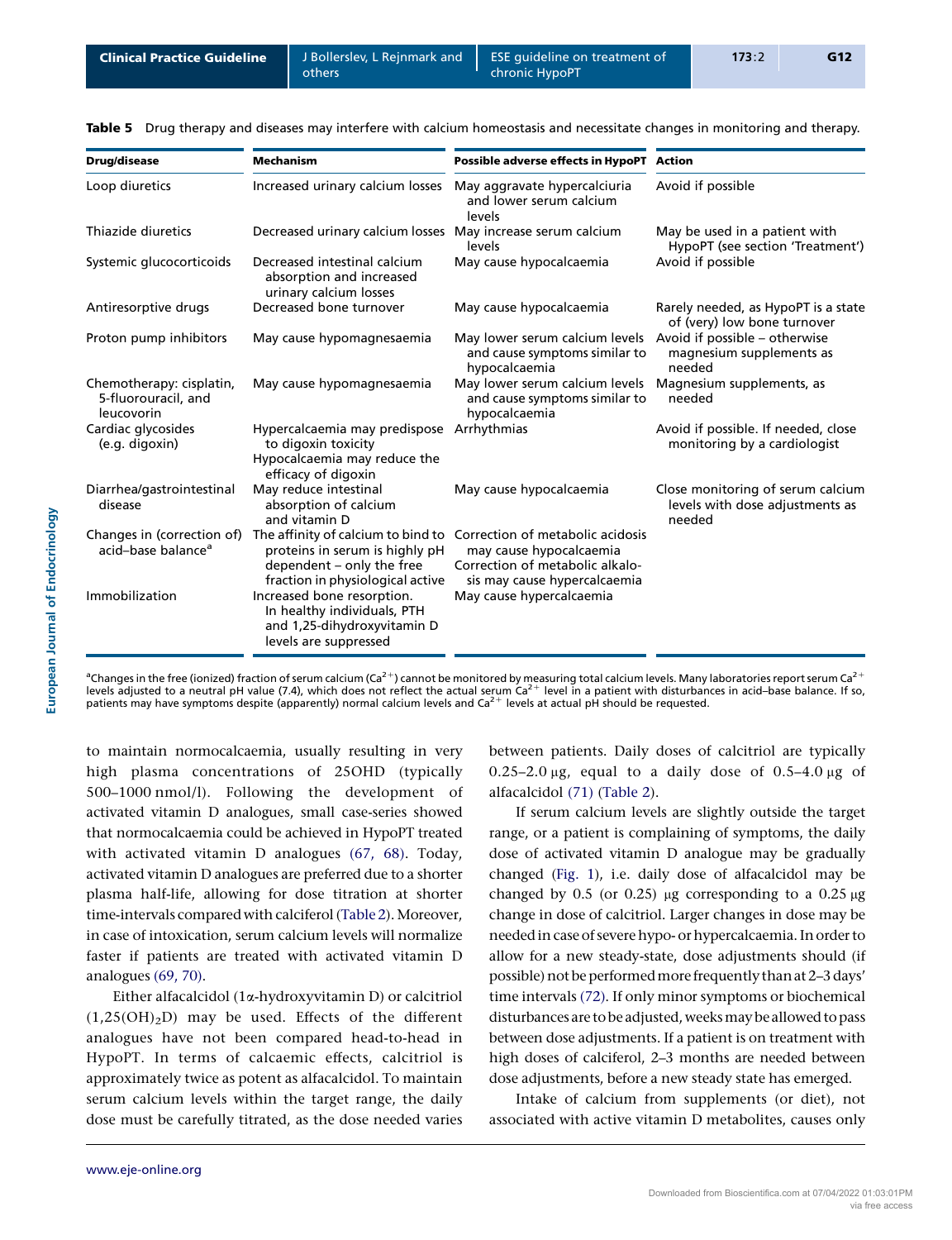<span id="page-12-0"></span>

#### Figure 1

Monitoring and treatment of chronic hypoparathyroidism. \*If dose of calcium or activated vitamin D is changed, re-evaluation of serum calcium levels is recommended after 1–2 weeks.

a relatively transient increase in serum calcium levels. Extra intake of calcium alone may be recommended pro re nata if a patient is only experiencing symptoms of hypocalcaemia once in a while.

Calcium intake  $\blacktriangleright$  An adequate daily intake of calcium from diet and supplements is advisable. Intake of calcium from dietary sources (mainly dairy products) is considered equivalent to intake from supplements [\(73\).](#page-18-0) Patients with HypoPT are most often recommended to use calcium supplements in a total daily dose of 800–2000 mg of elemental calcium, although sometimes higher doses are used. The absorptive capacity of the intestine is probably saturated by intake of a dose of  $\sim$  500 mg of calcium in one ingestion. Thus, a higher amount per dose is unlikely to be of benefit to the patient [\(74, 75\)](#page-18-0). Accordingly, intake of calcium should be divided into smaller doses and spread throughout the day. Owing to interference with L-thyroxine  $(L-T_4)$ absorption, calcium supplements should not be given together with  $T_4$  substitution [\(76\)](#page-18-0). Different calcium salts are available as supplements. Calcium carbonate is most often used and less expensive than other calcium preparations. However, calcium carbonate requires an acidic environment for absorption and should, therefore, be taken together with a meal [\(73\)](#page-18-0). Calcium citrate should be recommended to patients with achlorhydria or on treatment with proton pump inhibitors (PPI; Fig. 1), as well as to patients who preferred to take supplements outside mealtimes [\(75\)](#page-18-0).

A high intake of calcium from diet and supplements may lower the dose of vitamin D needed to maintain serum calcium levels within the target range. It is unknown whether a relatively high intake of calcium from supplements  $(>1000 \text{ mg/day})$  is of advantage, as it may cause hypercalciuria. On the other hand calcium binds phosphorus in the intestine and may thereby lower plasma phosphate levels [\(77\).](#page-18-0) Thus, in selected cases high doses of calcium supplement may be needed.

R.3.6 We recommend vitamin D supplementations in a daily dose of 400–800 IU to patients treated with activated vitamin D analogues.  $(\oplus \bigcirc \bigcirc \bigcirc)$ 

**Reasoning**  $\blacktriangleright$  In order to ensure an adequate vitamin D status, a daily cholecalciferol dose of 400–800 IU (10– 20 μg) will most likely ensure a serum 25OHD level above 50 nmol/l  $(>20 \text{ ng/ml})$  (Fig. 1).

R.3.7 In a patient with hypercalciuria, we suggest considering a reduction in calcium intake, a sodiumrestricted diet, and/or treatment with a thiazide diuretic.  $(\oplus \bigcirc \bigcirc \bigcirc)$ 

**Reasoning**  $\blacktriangleright$  In HypoPT, the risk of renal complications is increased [\(8, 22, 38\),](#page-16-0) but no data are available on whether a high renal calcium excretion is associated with the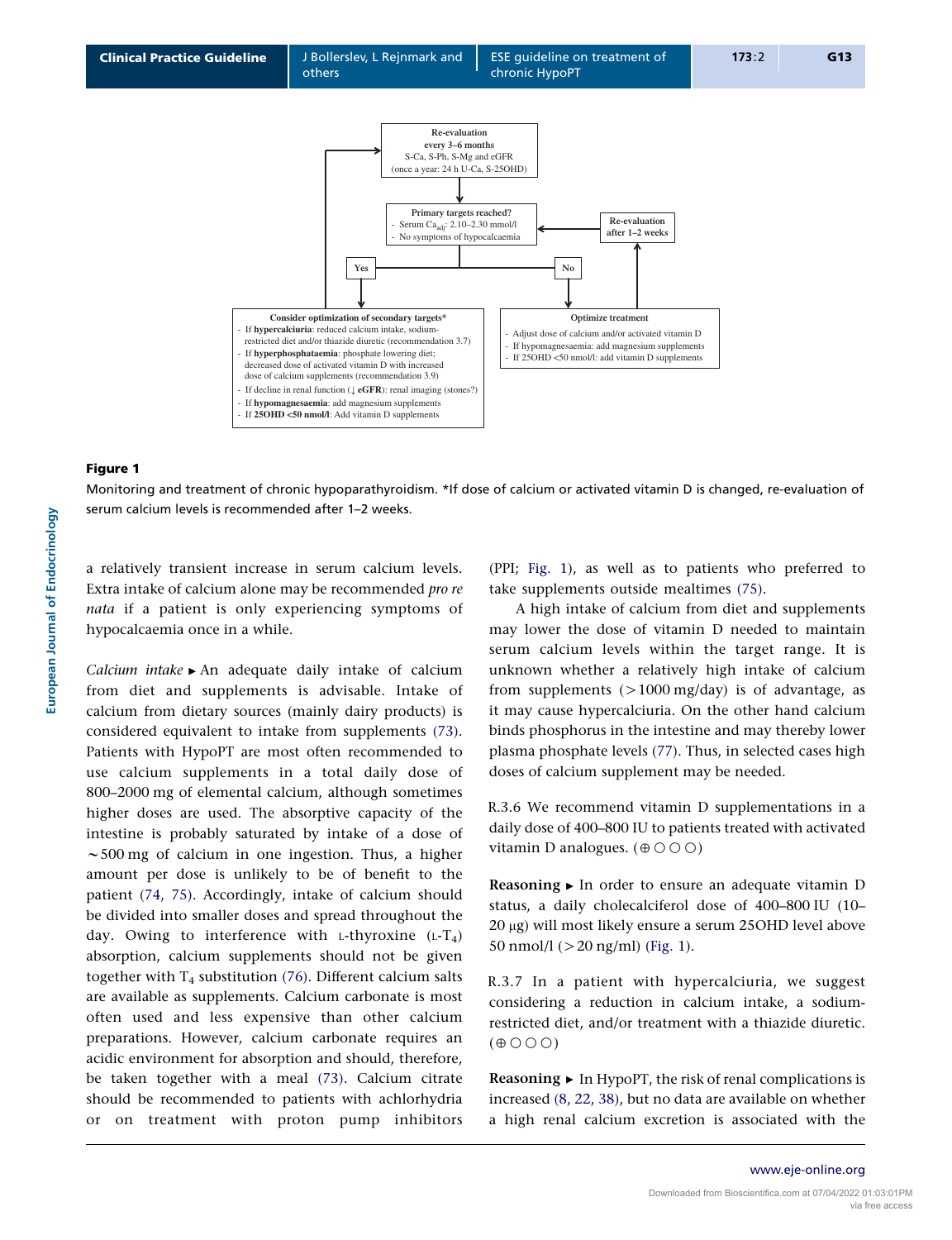increased risk. However, as HypoPT causes pathological high renal calcium excretion it is reasonable to aim to normalize the 24-h urinary calcium [\(Fig. 1](#page-12-0)).

No data exist on whether dietary recommendations are useful in reducing urinary calcium in HypoPT. In patients with intact parathyroid function, urinary calcium is positively associated with intake of calcium and sodium [\(78, 79\)](#page-18-0). Accordingly, it may be helpful to reduce the intake of sodium ([Fig. 1](#page-12-0)). If patients are on treatment with a high daily dose of calcium supplements, daily dose of (activated) vitamin D may be increased in order to allow for a reduced dose of calcium supplements.

If dietary recommendations or changes in the daily dose of calcium supplements and/or activated vitamin D analogue do not reduce urinary calcium, treatment with a thiazide diuretic may be considered [\(Fig. 1\)](#page-12-0). Thiazide diuretics have been shown to reduce urinary calcium in patients with HypoPT [\(39, 80, 81, 82, 83\)](#page-17-0). By lowering renal calcium excretion, thiazides may exert a calciumsparing effect, allowing for reduced doses of calcium supplements. Addition of amiloride to treatment with a thiazide may further lower urinary calcium losses and decrease the risk of hypokalemia. Moreover, amiloride may lower renal magnesium excretion [\(19, 84\)](#page-16-0). However, no data are available on whether thiazides reduce risk of renal complications in HypoPT.

If a thiazide diuretic is prescribed, it should be noted that the hypocalciuric effect is dose-dependent, and treatment should preferably be combined with sodium restriction [\(85\).](#page-18-0) A relatively high dose administered twice a day is often needed in order to lower 24 h urinary calcium, i.e. hydrochlorothiazide 50 mg twice daily or bendroflumethiazide 5 mg twice daily. Thiazide-like diuretics (e.g. chlorthalidone and indapamide) may, however, be administered only once daily as they have a longer duration of action.

Risk of side-effects increases with dose, and potential side-effects should be monitored closely during treatment, including blood electrolyte disturbances and blood pressure.

R.3.8 In a patient with renal stones, we recommend evaluation of renal stone risk factors and management according to relevant international guidelines.

Reasoning  $\blacktriangleright$  Although calcium-containing stones are likely to be the most frequent type of stones in HypoPT, patients with renal stones should receive a full evaluation of possible causes, and treatment should be advised according to relevant guidelines [\(86, 87\)](#page-18-0) ([Fig. 1](#page-12-0)).

R.3.9 In a patient with hyperphosphataemia and/or an elevated calcium–phosphate product, we suggest considering dietary interventions and/or adjustment of treatment with calcium and vitamin D analogues.

**Reasoning**  $\triangleright$  As high serum phosphate levels and/or a high calcium–phosphate product are presumed to increase risk of extra-skeletal calcifications, interventions aiming at normalizing these biochemical indices may be considered [\(88\)](#page-18-0) [\(Fig. 1\)](#page-12-0), although evidence from trials are lacking. Patients may be advised to reduce intake of dietary sources rich in phosphate. As calcium binds phosphate in the intestine and calcitriol increases intestinal absorption of phosphorous, it may be considered to titrate therapy so that the daily dose of calcium supplements is increased, which may allow for a decrease in daily dose of activated vitamin D analogue. Following such changes, 24-h urinary calcium should be measured in order to ensure that patients have not developed severe hypercalciuria. No data exist on use of phosphate binders in HypoPT. Of notice, however, recent studies in patients with chronic kidney diseases (mostly not on dialysis) have suggested an increased mortality and risk of vascular calcifications in those on treatment with calcium-containing vs calcium-free phosphate binders [\(89\).](#page-18-0) It is unknown whether lowering phosphate levels in HypoPT by increasing calcium intake is of benefit or harm to patients, which is why no firm recommendation can be stated on this matter.

R.3.10 In a patient with hypomagnesaemia, we suggest considering measures that may increase serum magnesium levels.

**Reasoning**  $\blacktriangleright$  Low magnesium levels are often reported in HypoPT. In addition to HypoPT as an explanation for hypomagnesaemia, other causes should be considered such as treatment with diuretics and PPI [\(90\)](#page-18-0). In order to normalize magnesium levels, treatment with magnesium supplements or amiloride may be considered [\(84, 91\)](#page-18-0) [\(Fig. 1](#page-12-0)).

Magnesium supplements are, however, not always well tolerated due to gastrointestinal adverse events.

In addition to lowering renal potassium excretion, amiloride has also been shown (in patients with an intact parathyroid function) to work as a magnesium-sparing diuretic [\(19, 84\).](#page-16-0) If magnesium levels are chronically low, a magnesium infusion test (0.5 mmol of magnesium/kg of body weight, in a saline solution of 500 ml, administered as an i.v. infusion over 6 h) may be considered. If renal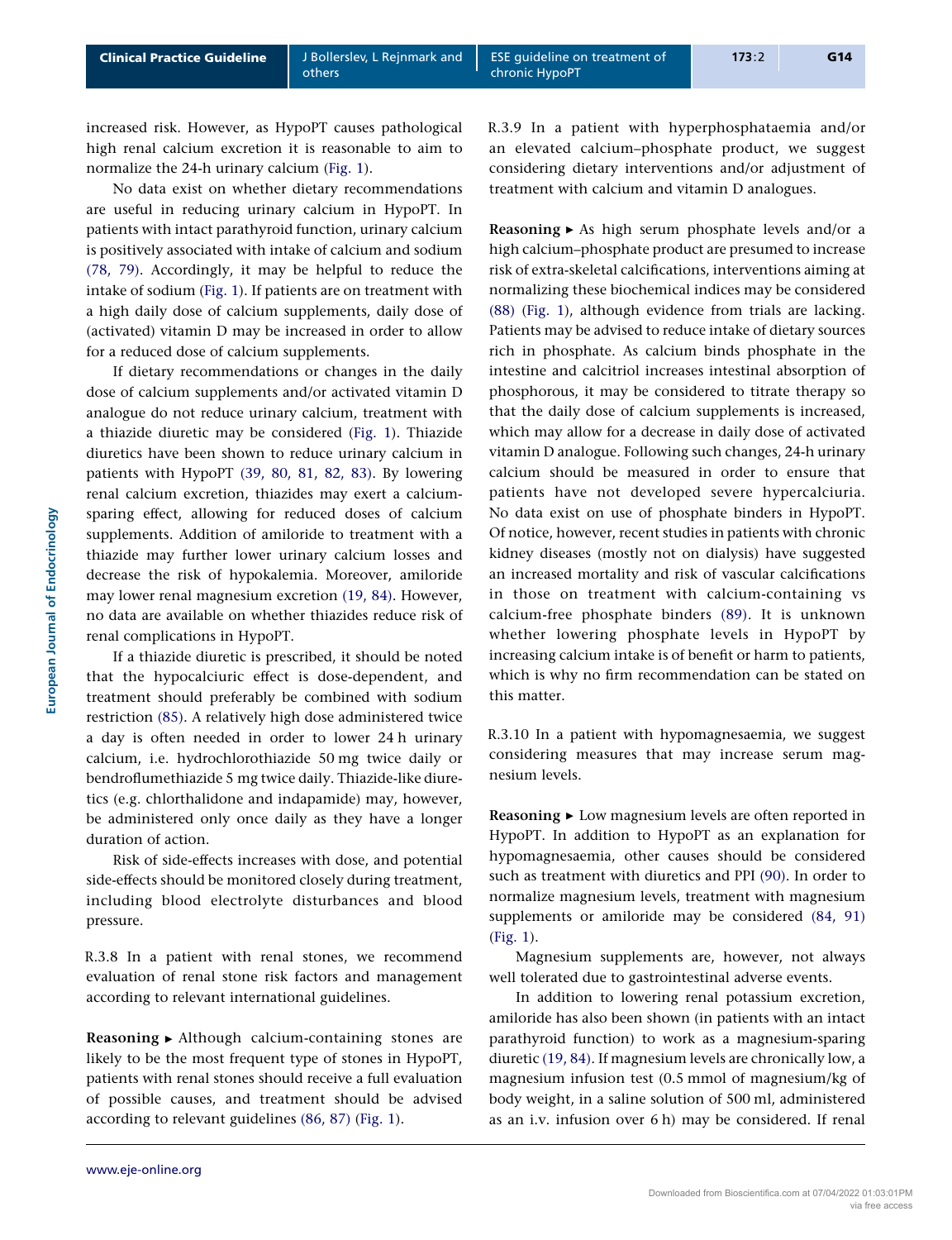function is mildly impaired, the dose should be reduced. If renal function is severely impaired, this test should not be done. The results of this test will provide information on whether the patient has intracellular magnesium depletion. If 24-h urinary magnesium excretion is  $<50\%$ of the amount infused, this signifies magnesium depletion, and the infusion itself will treat the magnesium deficiency [\(92\).](#page-19-0)

R.3.11 We recommend against routine use of replacement therapy with PTH or PTH analogues.  $(\oplus \bigcirc \bigcirc \bigcirc)$ 

Reasoning  $\blacktriangleright$  Normocalcaemia can be achieved in response to s.c. injections with intact PTH or the N-terminal fragment of PTH (rhPTH(1–34); teriparatide) [\(20, 24, 51\)](#page-16-0). Treatment with rhPTH reduces the dose of activated vitamin D analogues and calcium supplements needed to remain at target levels of biochemical indices. However, long-term beneficial effects have so far not been shown in RCTs examining other outcomes such as hypercalciuria, renal complications or QoL [\(24, 51, 53\).](#page-17-0) A markedly improved well-being has been reported in response to rhPTH therapy in case reports and in subgroups of patients included in trials on rhPTH therapy [\(24, 43, 52\)](#page-17-0). Accordingly, it is possible that PTH therapy may be of benefit for certain patients.

**Remarks**  $\blacktriangleright$  Injection therapy with rhPTH is currently not marketed for the treatment of HypoPT in Europe. Intact PTH (rhPTH(1–84)) (Natpara, Shire) has recently been approved by the U.S. Food and Drug Administration for long-term treatment of HypoPT. The marketing authorization application for rhPTH(1–84) has been submitted to the European Medicines Agency.

## 5.4. Monitoring

R.4.1 We recommend routine biochemical monitoring of serum levels ionized or albumin adjusted total calcium, phosphate, magnesium and creatinine (eGFR), as well as assessment of symptoms of hypocalcaemia and hypercalcaemia at regular time intervals (e.g. every 3–6 months).

Reasoning  $\blacktriangleright$  In a patient with HypoPT on stable therapy, serum calcium and renal function may change without obvious causes and without causing noticeable symptoms. Although no data exist on how best to monitor patients with HypoPT, it seems reasonable to offer biochemical screening to patients at regular time intervals ([Fig. 1](#page-12-0)).

As no straightforward relationship exists between serum calcium levels and hypocalcaemic symptoms, occurrence of hypocalcaemic symptoms should also be assessed at regular time intervals, in order to assure that the treatment provides relief of symptoms, without causing side-effects.

R.4.2 Following changes in therapy, we recommend biochemical monitoring weekly or every other week.

**Reasoning**  $\triangleright$  If the daily dose of activated vitamin D or calcium is changed or if new drug treatment is introduced (such as thiazide diuretics), serum levels of calcium, phosphate, magnesium and creatinine (eGFR) should be closely monitored for the first weeks [\(Fig. 1](#page-12-0)). In case of severe hypo- or hypercalcaemia, more frequent monitoring (several times a week) may be needed.

R.4.3 We suggest considering monitoring of 24-h urinary calcium excretion at regular time intervals (e.g. once a year or every second year).

**Reasoning**  $\triangleright$  As hypercalciuria is considered a risk factor for renal calcifications, assessment of 24-h urinary calcium at regular time intervals may allow for early intervention if hypercalciuria is present. No data are, however, available on whether this will help to reduce long-term morbidity.

R.4.4 We recommend renal imaging if a patient has symptoms of renal stone disease or if serum creatinine levels start to rise.

Reasoning  $\blacktriangleright$  Risks of renal complications are significantly increased in HypoPT [\(8\).](#page-16-0) Deterioration of renal function, as detected by increased creatinine levels, or symptoms compatible with renal stone disease should be carefully investigated ([Fig. 1](#page-12-0)). It is unknown whether screening for renal calcifications by use of routine renal imaging at certain time intervals is advantageous.

R.4.5 We suggest monitoring for development of signs or symptoms of co-morbidities at regular time intervals (e.g. yearly).

**Reasoning**  $\blacktriangleright$  HypoPT is associated with a number of co-morbidities [\(Table 4](#page-10-0)). Early detection of such complications may be of importance, which is why it seems reasonable to assess, in a systematic manner, whether patients are experiencing symptoms which may indicate emerging complications. No study in patients with HypoPT has shown the beneficial effect of screening for these co-morbidities.

As certain drugs/diseases and conditions may interfere with the treatment of HypoPT, awareness of concomitant treatment with other drugs is also needed [\(Table 5\)](#page-11-0).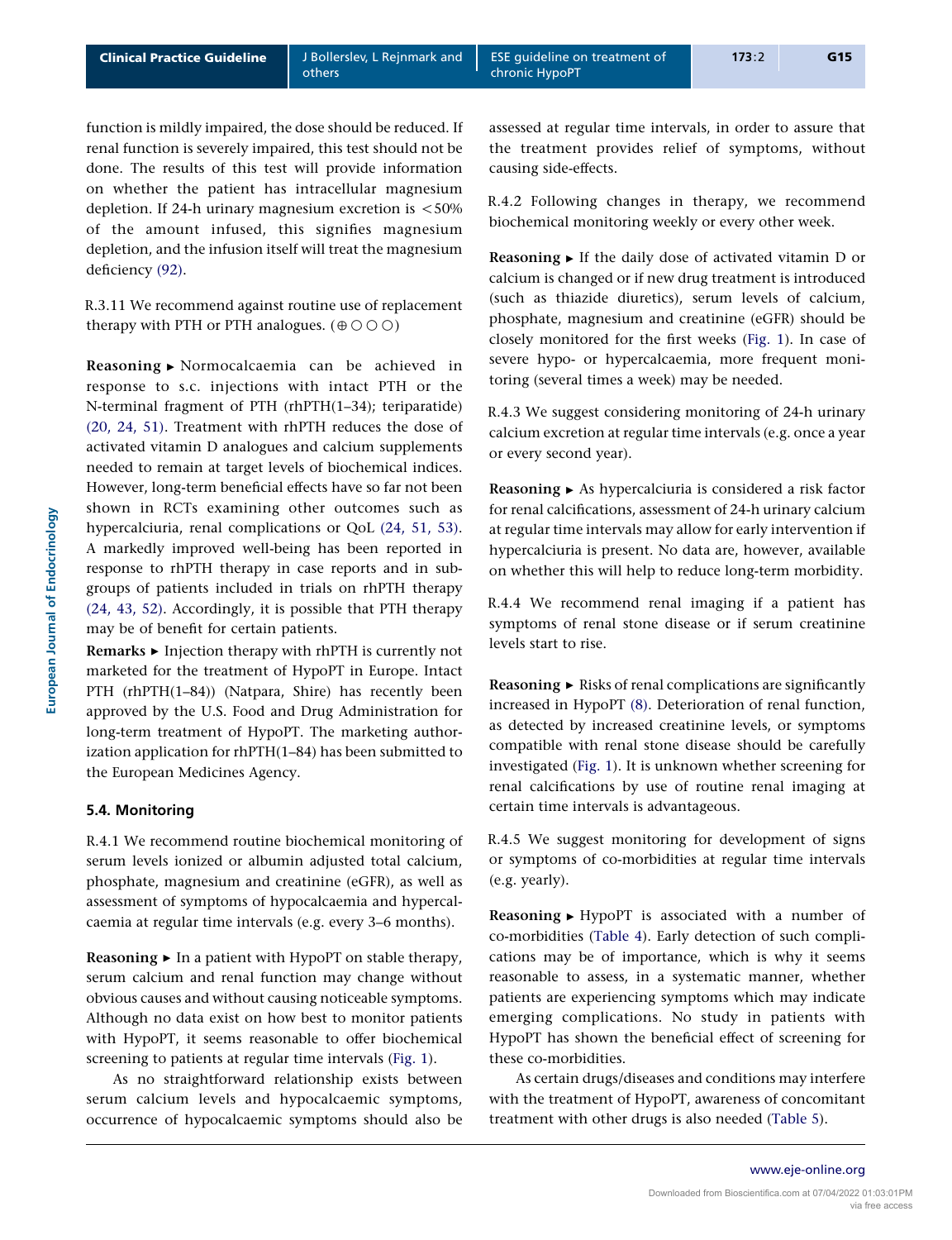R.4.6 We advise against routine monitoring of BMD by DXA scans.

Reasoning  $\blacktriangleright$  HypoPT is a state of very low bone turnover and BMD is not expected to decrease during the course of HypoPT [\(93\)](#page-19-0) unless other disorders or drug therapies occur (e.g. glucocorticoids).

#### 5.5. Special circumstances

R.5.1 ADH: we recommend frequent monitoring of patients with ADH, who are being treated with calcium and/or activated vitamin D analogues, as such patients may be at high risk of hypercalciuria and renal complications.

**Reasoning**  $\triangleright$  ADH is caused by an activating mutation in the CASR. A diagnosis of ADH can be established through genetic testing (OMIM 601198). The gain of function mutation causes a lowering of the calcium set-point in the parathyroid glands. At equivalent serum calcium levels, patients with ADH have lower PTH levels than normal individuals. In a strict sense, this is not a state of HypoPT, as the parathyroid glands are well preserved although less responsive to a hypocalcaemic challenge [\(94\)](#page-19-0). The CASR is also expressed in the renal tubule, and renal calcium excretion is often markedly increased in patients with ADH who are at increased risk of renal complications [\(56, 95\).](#page-18-0) In case reports, thiazide diuretics have been reported to reduce urinary calcium in patients with ADH [\(39, 81, 96\).](#page-17-0)

R.5.2 Pregnancy and breastfeeding: we suggest treatment with activated vitamin D analogues and calcium supplements as in non-pregnant women.

Reasoning  $\blacktriangleright$  Although pregnancy-related increases in  $1,25(OH)<sub>2</sub>D$  initially and in PTHrP later would suggest that calcium and vitamin D analogues may need reducing during pregnancy, this is often not the case. Especially after the 20th week of pregnancy, many women with HypoPT actually need gradually higher doses of activated vitamin D analogues to maintain serum calcium levels in the target range and avoid symptoms of hypocalcaemia [\(97, 98, 99\)](#page-19-0).

There are relatively few case reports and no trials that test management strategies for women with chronic HypoPT during pregnancy and lactation. The largest series included 12 pregnant women who were treated with oral calcium and calcitriol and reported a high level of overall safety during pregnancy [\(30\)](#page-17-0) (see [Supplemental File III](http://www.eje-online.org/cgi/content/full/EJE-15-0628/DC1)). These and other authors have recommended oral calcium supplements to be combined with calcitriol (doses of 0.25– 3.0 µg/day) for treatment of chronic HypoPT during pregnancy [\(27, 30\).](#page-17-0) Other reports support the recommendation to use calcitriol in pregnancy and lactation, due to it potency and short half-life, compared to other forms of vitamin D [\(97, 98, 99\),](#page-19-0) but the amount of evidence is low.

During lactation, PTHrP levels rise and many women develop hypercalcaemia if calcium and activated vitamin D supplements are not often dramatically reduced. Then, gradually after weaning, these changes in maternal hormones regress, and a new steady-state is achieved. Generally, women with HypoPT stabilize on a similar, if not the same medical regimen as pre-pregnancy, but careful adjustment and monitoring of these patients are needed to assure smooth transition.

R.5.3 We suggest monitoring serum ionized calcium regularly (every 2nd or 3rd week) during pregnancy and breastfeeding with levels to be kept at the lower end of the normal range (serum albumin adjusted total calcium is also acceptable).

Reasoning  $\triangleright$  Serum total calcium falls in normal pregnancy due to haemodilution-induced reductions in serum albumin levels, but ionized calcium remains stable [\(29,](#page-17-0) [100\).](#page-17-0) Thus, in pregnant women with HypoPT, serum ionized calcium is the preferred parameter that should be frequently monitored (e.g. every 2 or 3 weeks) [\(25, 27\).](#page-17-0) Alternatively, albumin-corrected total serum is an acceptable parameter to follow [\(25\)](#page-17-0). Levels of serum calcium are recommended to be kept at the lower end of the normal range in pregnant women with chronic HypoPT. During lactation, there are high rates of bone resorption due to breast tissue production of PTHrP [\(101\).](#page-19-0) These events mandate careful monitoring of serum calcium levels in women with HypoPT who are nursing because hypercalcaemia is commonly encountered if vitamin D analogue therapy is not quickly adjusted. The onset of hypercalcaemia during breastfeeding can be immediate [\(97, 101, 102,](#page-19-0) [103, 104, 105\)](#page-19-0) and has even been reported when treating women with HypoPT with longer-acting ergocalciferol, who did not breastfeed [\(106\).](#page-19-0) Gradually after weaning, the above changes in maternal hormones regress, and a new steady-state is achieved.

R.5.4 We recommend that the pediatrician and or neonatologist be informed of maternal HypoPT and be involved in the immediate care and monitoring of the infant for possible consequences of the treatment of the mother and the underlying maternal disorder.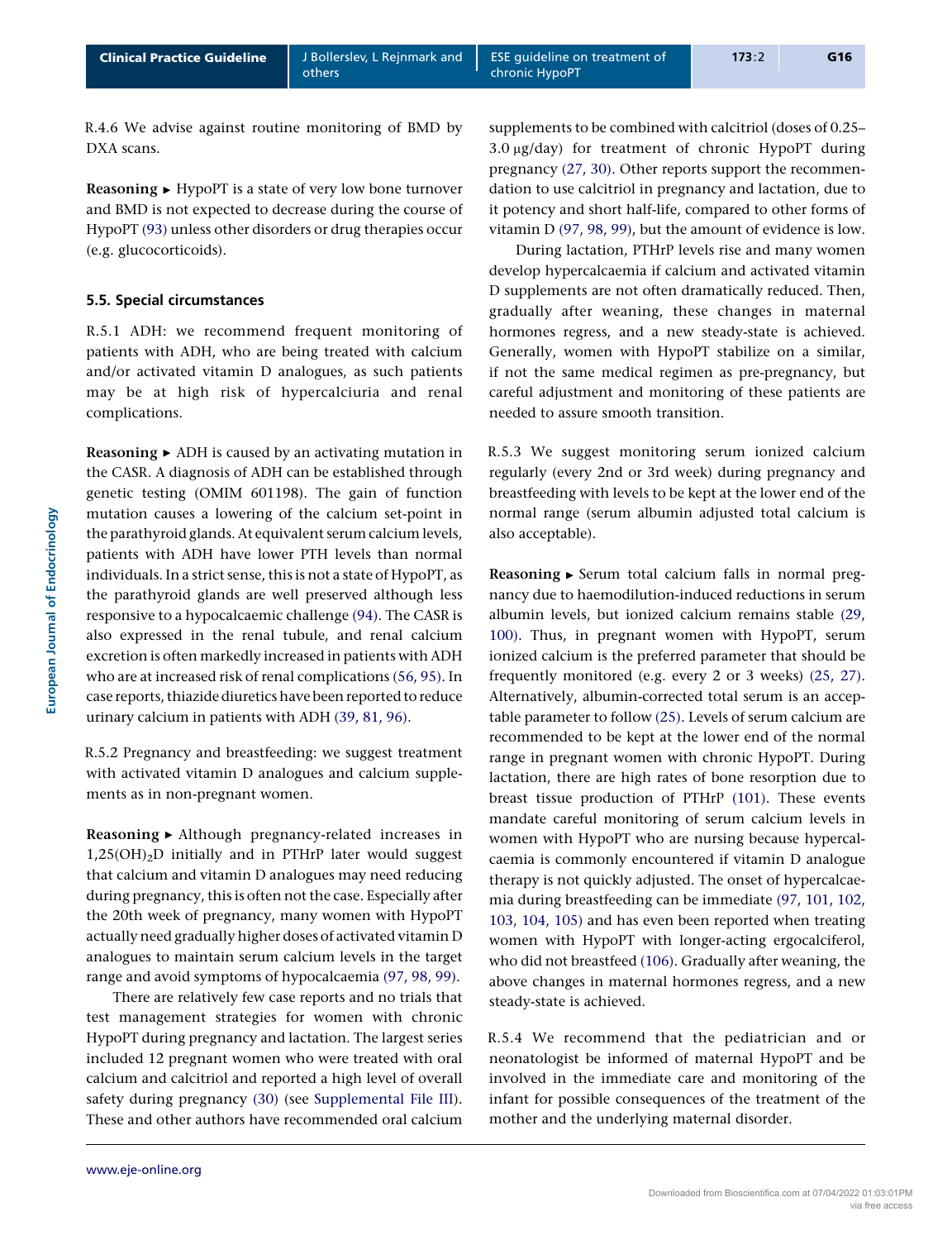<span id="page-16-0"></span>Reasoning  $\blacktriangleright$  Depending on the ease and degree of control of the maternal serum calcium and phosphate during pregnancy, the neonate may be at greater risk of disordered parathyroid function and serum calcium postnatally. The neonate is at risk for suppressed PTH secretion, manifested as neonatal hypocalcaemia, if the mother has been hypercalcaemic during pregnancy. Alternatively, the infant may demonstrate secondary hyperparathyroidism with bone demineralization and its consequences, if the mother has been hypocalcaemic significantly during pregnancy.

#### Supplementary data

This is linked to the online version of the paper at [http://dx.doi.org/10.1530/](http://dx.doi.org/10.1530/EJE-15-0628) [EJE-15-0628](http://dx.doi.org/10.1530/EJE-15-0628).

#### Declaration of interest

The guideline was developed in collaboration with CBO – Dutch Institute for Health Care Improvement. D M Shoback is on the advisory board and has received travel grants for/from NPS Pharmaceuticals and is also a consultant to Kai Pharmaceutical and XOMA. L Rejnmark is an advisory board member for NPS Pharmaceuticals and has received speakers fee from NPS Pharma, Amgen, Eli Lilly, Novo Nordic and Takeda. C Marcocci is a member of advisory boards for Amgen and has received speakers fee/travel support from Amgen, Abiogen. The rest of the working group has nothing to declare for this guideline.

#### Funding

This guideline was sponsored by the European Society of Endocrinology.

#### Acknowledgements

The authors of the guideline want to thank and acknowledge Kari Lima, MD, PhD, Akershus University Hospital, Norway for her expert review before sending the guideline out to ESE members.

## References

- 1 Cusano NE, Rubin MR & Bilezikian JP. Parathyroid hormone therapy for hypoparathyroidism. Best Practice & Research. Clinical Endocrinology & Metabolism 2015 29 47–55. [\(doi:10.1016/j.beem.2014.09.001\)](http://dx.doi.org/10.1016/j.beem.2014.09.001)
- 2 Khan MI, Waguespack SG & Hu MI. Medical management of postsurgical hypoparathyroidism. Endocrine Practice 2011 17 (Suppl 1) 18–25. [\(doi:10.4158/EP10302.RA\)](http://dx.doi.org/10.4158/EP10302.RA)
- 3 Rejnmark L, Underbjerg L & Sikjaer T. Therapy of hypoparathyroidism by replacement with parathyroid hormone. Scientifica 2014 2014 765629. ([doi:10.1155/2014/765629\)](http://dx.doi.org/10.1155/2014/765629)
- 4 Shoback D. Clinical practice. Hypoparathyroidism. New England Journal of Medicine 2008 359 391–403. [\(doi:10.1056/NEJMcp0803050\)](http://dx.doi.org/10.1056/NEJMcp0803050)
- 5 Puzziello A, Rosato L, Innaro N, Orlando G, Avenia N, Perigli G, Calò PG & De Palma M. Hypocalcemia following thyroid surgery: incidence and risk factors. A longitudinal multicenter study comprising 2,631 patients. Endocrine 2014 47 537–542. [\(doi:10.1007/s12020-](http://dx.doi.org/10.1007/s12020-014-0209-y) [014-0209-y\)](http://dx.doi.org/10.1007/s12020-014-0209-y)
- 6 Betterle C, Garelli S & Presotto F. Diagnosis and classification of autoimmune parathyroid disease. Autoimmunity Reviews 2014 13 417–422. [\(doi:10.1016/j.autrev.2014.01.044](http://dx.doi.org/10.1016/j.autrev.2014.01.044))
- 7 Lima K, Abrahamsen TG, Wolff AB, Husebye E, Alimohammadi M, Kämpe O & Følling I. Hypoparathyroidism and autoimmunity in the 22q11.2 deletion syndrome. European Journal of Endocrinology 2011 165 345–352. ([doi:10.1530/EJE-10-1206\)](http://dx.doi.org/10.1530/EJE-10-1206)
- 8 Underbjerg L, Sikjaer T, Mosekilde L & Rejnmark L. Cardiovascular and renal complications to postsurgical hypoparathyroidism: a Danish nationwide controlled historic follow-up study. Journal of Bone and Mineral Research 2013 28 2277–2285. [\(doi:10.1002/jbmr.1979](http://dx.doi.org/10.1002/jbmr.1979))
- 9 Underbjerg L, Sikjaer T, Mosekilde L & Rejnmark L. The epidemiology of non-surgical hypoparathyroidism in Denmark: a nationwide case finding study. Journal of Bone and Mineral Research, 2015. In press. ([doi:10.1002/jbmr.2501\)](http://dx.doi.org/10.1002/jbmr.2501)
- 10 Powers J, Joy K, Ruscio A & Lagast H. Prevalence and incidence of hypoparathyroidism in the United States using a large claims database. Journal of Bone and Mineral Research 2013 28 2570–2576. [\(doi:10.1002/jbmr.2004](http://dx.doi.org/10.1002/jbmr.2004))
- 11 Lorente-Poch L, Sancho JJ, Munoz-Nova JL, Sanchez-Velazquez P & Sitges-Serra A. Defining the syndromes of parathyroid failure after total thyroidectomy. Gland Surgery 2015 4 82-90.
- 12 Edafe O, Antakia R, Laskar N, Uttley L & Balasubramanian SP. Systematic review and meta-analysis of predictors of post-thyroidectomy hypocalcaemia. British Journal of Surgery 2014 101 307-320. [\(doi:10.1002/bjs.9384\)](http://dx.doi.org/10.1002/bjs.9384)
- 13 Sitges-Serra A, Ruiz S, Girvent M, Manjon H, Duenas JP & Sancho JJ. Outcome of protracted hypoparathyroidism after total thyroidectomy. British Journal of Surgery 2010 97 1687–1695. [\(doi:10.1002/bjs.7219\)](http://dx.doi.org/10.1002/bjs.7219)
- 14 Barczynski M, Cichon S & Konturek A. Which criterion of intraoperative iPTH assay is the most accurate in prediction of true serum calcium levels after thyroid surgery? Langenbeck's Archives of Surgery 2007 392 693–698. ([doi:10.1007/s00423-007-0165-6](http://dx.doi.org/10.1007/s00423-007-0165-6))
- 15 Grodski S & Serpell J. Evidence for the role of perioperative PTH measurement after total thyroidectomy as a predictor of hypocalcemia. World Journal of Surgery 2008 32 1367–1373. [\(doi:10.1007/s00268-008-9545-5](http://dx.doi.org/10.1007/s00268-008-9545-5))
- 16 Lorente-Poch L, Sancho JJ, Ruiz S & Sitges-Serra A. Importance of in situ preservation of parathyroid glands during total thyroidectomy. British Journal of Surgery 2015 102 359–367. ([doi:10.1002/bjs.9676](http://dx.doi.org/10.1002/bjs.9676))
- 17 Arlt W, Fremerey C, Callies F, Reincke M, Schneider P, Timmermann W & Allolio B. Well-being, mood and calcium homeostasis in patients with hypoparathyroidism receiving standard treatment with calcium and vitamin D. European Journal of Endocrinology 2002 146 215–222. [\(doi:10.1530/eje.0.1460215](http://dx.doi.org/10.1530/eje.0.1460215))
- 18 Cusano NE, Rubin MR, McMahon DJ, Irani D, Tulley A, Sliney J Jr & Bilezikian JP. The effect of PTH(1–84) on quality of life in hypoparathyroidism. Journal of Clinical Endocrinology and Metabolism 2013 98 2356–2361. ([doi:10.1210/jc.2013-1239](http://dx.doi.org/10.1210/jc.2013-1239))
- 19 Murdoch DL, Forrest G, Davies DL & McInnes GT. A comparison of the potassium and magnesium-sparing properties of amiloride and spironolactone in diuretic-treated normal subjects. British Journal of Clinical Pharmacology 1993 35 373–378. [\(doi:10.1111/j.1365-2125.](http://dx.doi.org/10.1111/j.1365-2125.1993.tb04153.x) [1993.tb04153.x\)](http://dx.doi.org/10.1111/j.1365-2125.1993.tb04153.x)
- 20 Sikjaer T, Rejnmark L, Rolighed L, Heickendorff L & Mosekilde L. The effect of adding PTH(1–84) to conventional treatment of hypoparathyroidism: a randomized, placebo-controlled study. Journal of Bone and Mineral Research 2011 26 2358–2370. [\(doi:10.1002/jbmr.470](http://dx.doi.org/10.1002/jbmr.470))
- 21 Underbjerg L, Sikjaer T, Mosekilde L & Rejnmark L. Postsurgical hypoparathyroidism – risk of fractures, psychiatric diseases, cancer, cataract, and infections. Journal of Bone and Mineral Research 2014 29 2504–2510. ([doi:10.1002/jbmr.2273\)](http://dx.doi.org/10.1002/jbmr.2273)
- 22 Mitchell DM, Regan S, Cooley MR, Lauter KB, Vrla MC, Becker CB, Burnett-Bowie SA & Mannstadt M. Long-term follow-up of patients with hypoparathyroidism. Journal of Clinical Endocrinology and Metabolism 2012 97 4507–4514. [\(doi:10.1210/jc.2012-1808\)](http://dx.doi.org/10.1210/jc.2012-1808)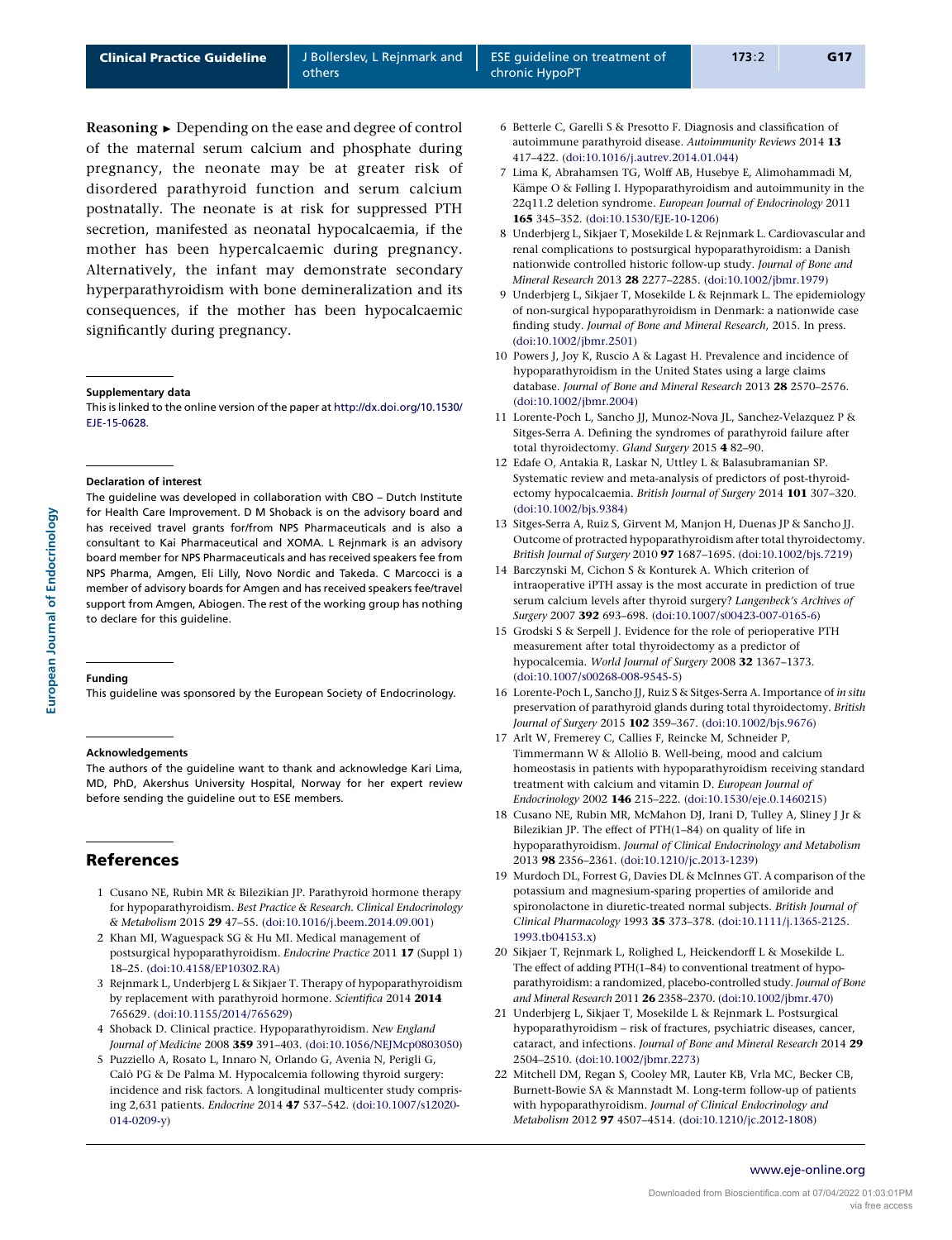- <span id="page-17-0"></span>23 Rubin MR, Dempster DW, Zhou H, Shane E, Nickolas T, Sliney J Jr, Silverberg SJ & Bilezikian JP. Dynamic and structural properties of the skeleton in hypoparathyroidism. Journal of Bone and Mineral Research 2008 23 2018–2024. ([doi:10.1359/jbmr.080803\)](http://dx.doi.org/10.1359/jbmr.080803)
- 24 Winer KK, Ko CW, Reynolds JC, Dowdy K, Keil M, Peterson D, Gerber LH, McGarvey C & Cutler GB Jr. Long-term treatment of hypoparathyroidism: a randomized controlled study comparing parathyroid hormone-(1–34) versus calcitriol and calcium. Journal of Clinical Endocrinology and Metabolism 2003 88 4214–4220. [\(doi:10.1210/jc.2002-021736\)](http://dx.doi.org/10.1210/jc.2002-021736)
- 25 Cooper MS. Disorders of calcium metabolism and parathyroid disease. Best Practice & Research. Clinical Endocrinology & Metabolism 2011 25 975–983. ([doi:10.1016/j.beem.2011.07.001](http://dx.doi.org/10.1016/j.beem.2011.07.001))
- 26 Kovacs CS & Kronenberg HM. Maternal–fetal calcium and bone metabolism during pregnancy, puerperium, and lactation. Endocrine Reviews 1997 18 832–872.
- 27 Kovacs CS & Fuleihan G. Calcium and bone disorders during pregnancy and lactation. Endocrinology and Metabolism Clinics of North America 2006 35 21–51, v. ([doi:10.1016/j.ecl.2005.09.004\)](http://dx.doi.org/10.1016/j.ecl.2005.09.004)
- 28 Kovacs CS. Bone development and mineral homeostasis in the fetus and neonate: roles of the calciotropic and phosphotropic hormones. Physiological Reviews 2014 94 1143–1218. ([doi:10.1152/physrev.](http://dx.doi.org/10.1152/physrev.00014.2014) [00014.2014\)](http://dx.doi.org/10.1152/physrev.00014.2014)
- 29 Mestman JH. Parathyroid disorders of pregnancy. Seminars in Perinatology 1998 22 485–496. [\(doi:10.1016/S0146-0005\(98\)80028-1\)](http://dx.doi.org/10.1016/S0146-0005(98)80028-1)
- 30 Callies F, Arlt W, Scholz HJ, Reincke M & Allolio B. Management of hypoparathyroidism during pregnancy – report of twelve cases. European Journal of Endocrinology 1998 139 284–289. [\(doi:10.1530/eje.0.1390284](http://dx.doi.org/10.1530/eje.0.1390284))
- 31 Eastell R, Edmonds CJ, de Chayal RC & McFadyen IR. Prolonged hypoparathyroidism presenting eventually as second trimester abortion. BMJ 1985 291 955-956. [\(doi:10.1136/bmj.291.6500.955\)](http://dx.doi.org/10.1136/bmj.291.6500.955)
- 32 Krysiak R, Kobielusz-Gembala I & Okopien B. Hypoparathyroidism in pregnancy. Gynecological Endocrinology 2011 27 529–532. ([doi:10.](http://dx.doi.org/10.3109/09513590.2010.507284) [3109/09513590.2010.507284\)](http://dx.doi.org/10.3109/09513590.2010.507284)
- 33 Alikasifoglu A, Gonc EN, Yalcin E, Dogru D & Yordam N. Neonatal hyperparathyroidism due to maternal hypoparathyroidism and vitamin D deficiency: a cause of multiple bone fractures. Clinical Pediatrics 2005 44 267–269. [\(doi:10.1177/000992280504400312](http://dx.doi.org/10.1177/000992280504400312))
- 34 Demirel N, Aydin M, Zenciroglu A, Okumus N, Cetinkaya S, Yildiz YT & Ipek MS. Hyperparathyroidism secondary to maternal hypoparathyroidism and vitamin D deficiency: an uncommon cause of neonatal respiratory distress. Annals of Tropical Paediatrics 2009 29 149–154. ([doi:10.1179/146532809X440770\)](http://dx.doi.org/10.1179/146532809X440770)
- 35 Landing BH & Kamoshita S. Congenital hyperparathyroidism secondary to maternal hypoparathyroidism. Journal of Pediatrics 1970 77 842–847. ([doi:10.1016/S0022-3476\(70\)80245-1](http://dx.doi.org/10.1016/S0022-3476(70)80245-1))
- 36 Loughead JL, Mughal Z, Mimouni F, Tsang RC & Oestreich AE. Spectrum and natural history of congenital hyperparathyroidism secondary to maternal hypocalcemia. American Journal of Perinatology 1990 7 350–355. [\(doi:10.1055/s-2007-999521](http://dx.doi.org/10.1055/s-2007-999521))
- 37 Cooper MS & Gittoes NJ. Diagnosis and management of hypocalcaemia. BMJ 2008 336 1298–1302. ([doi:10.1136/bmj.39582.589433.BE](http://dx.doi.org/10.1136/bmj.39582.589433.BE))
- 38 Bilezikian JP, Khan A, Potts JT Jr, Brandi ML, Clarke BL, Shoback D, Jüppner H, D'Amour P, Fox J, Rejnmark L et al. Hypoparathyroidism in the adult: epidemiology, diagnosis, pathophysiology, target-organ involvement, treatment, and challenges for future research. Journal of Bone and Mineral Research 2011 26 2317–2337. ([doi:10.1002/jbmr.483\)](http://dx.doi.org/10.1002/jbmr.483)
- 39 Porter RH, Cox BG, Heaney D, Hostetter TH, Stinebaugh BJ & Suki WN. Treatment of hypoparathyroid patients with chlorthalidone. New England Journal of Medicine 1978 298 577-581. [\(doi:10.1056/NEJM197803162981101](http://dx.doi.org/10.1056/NEJM197803162981101))
- 40 Atkinson SA. The new dietary reference intakes from the Institute of Medicine for calcium and vitamin D. Perspective Infirmière: Revue Officielle de l'Ordre des Infirmières et Infirmiers du Québec 2011 8 5.
- 41 Ross AC, Manson JE, Abrams SA, Aloia JF, Brannon PM, Clinton SK, Durazo-Arvizu RA, Gallagher JC, Gallo RL, Jones G et al. The 2011 report

on dietary reference intakes for calcium and vitamin D from the Institute of Medicine: what clinicians need to know. Journal of Clinical Endocrinology and Metabolism 2011 9653–58. ([doi:10.1210/jc.2010-2704\)](http://dx.doi.org/10.1210/jc.2010-2704)

- 42 Horwitz MJ & Stewart AF. Hypoparathyroidism: is it time for replacement therapy? Journal of Clinical Endocrinology and Metabolism 2008 93 3307–3309. ([doi:10.1210/jc.2008-1216](http://dx.doi.org/10.1210/jc.2008-1216))
- 43 Winer KK, Sinaii N, Peterson D, Sainz B Jr & Cutler GB Jr. Effects of once versus twice-daily parathyroid hormone 1–34 therapy in children with hypoparathyroidism. Journal of Clinical Endocrinology and Metabolism 2008 93 3389–3395. ([doi:10.1210/jc.2007-2552](http://dx.doi.org/10.1210/jc.2007-2552))
- 44 Winer KK, Zhang B, Shrader JA, Peterson D, Smith M, Albert PS & Cutler GB Jr. Synthetic human parathyroid hormone 1–34 replacement therapy: a randomized crossover trial comparing pump versus injections in the treatment of chronic hypoparathyroidism. Journal of Clinical Endocrinology and Metabolism 2012 97 391–399. ([doi:10.1210/](http://dx.doi.org/10.1210/jc.2011-1908) [jc.2011-1908\)](http://dx.doi.org/10.1210/jc.2011-1908)
- 45 Guyatt G, Oxman AD, Akl EA, Kunz R, Vist G, Brozek J, Norris S, Falck-Ytter Y, Glasziou P, DeBeer H et al. GRADE guidelines: 1. Introduction-GRADE evidence profiles and summary of findings tables. Journal of Clinical Epidemiology 2011 64 383–394. ([doi:10.1016/j.jclinepi.2010.](http://dx.doi.org/10.1016/j.jclinepi.2010.04.026) [04.026\)](http://dx.doi.org/10.1016/j.jclinepi.2010.04.026)
- 46 Guyatt GH, Oxman AD, Kunz R, Atkins D, Brozek J, Vist G, Alderson P, Glasziou P, Falck-Ytter Y, Schünemann HJ et al. GRADE guidelines: 2. Framing the question and deciding on important outcomes. Journal of Clinical Epidemiology 2011 64 395–400. ([doi:10.1016/j.jclinepi.2010.](http://dx.doi.org/10.1016/j.jclinepi.2010.09.012) [09.012\)](http://dx.doi.org/10.1016/j.jclinepi.2010.09.012)
- 47 Balshem H, Helfand M, Schunemann HJ, Oxman AD, Kunz R, Brozek J, Vist GE, Falck-Ytter Y, Meerpohl J, Norris S et al. GRADE guidelines: 3. Rating the quality of evidence. Journal of Clinical Epidemiology 2011 64 401–406. ([doi:10.1016/j.jclinepi.2010.07.015\)](http://dx.doi.org/10.1016/j.jclinepi.2010.07.015)
- 48 Andrews J, Guyatt G, Oxman AD, Alderson P, Dahm P, Falck-Ytter Y, Nasser M, Meerpohl J, Post PN, Kunz R et al. GRADE guidelines: 14. Going from evidence to recommendations: the significance and presentation of recommendations. Journal of Clinical Epidemiology 2013 66 719–725. ([doi:10.1016/j.jclinepi.2012.03.013\)](http://dx.doi.org/10.1016/j.jclinepi.2012.03.013)
- 49 Guyatt GH, Schunemann HJ, Djulbegovic B & Akl EA. Guideline panels should not GRADE good practice statements. Journal of Clinical Epidemiology 2015 68 597–600. ([doi:10.1016/j.jclinepi.2014.12.011\)](http://dx.doi.org/10.1016/j.jclinepi.2014.12.011)
- 50 Arata RO, Mautalen CA, Geffner D & Horwith M. Effect of hydrochlorothiazide upon serum and urinary calcium in patients with hypoparathyroidism. Medicina 1974 34 463-470.
- 51 Mannstadt M, Clarke BL, Vokes T, Brandi ML, Ranganath L, Fraser WD, Lakatos P, Bajnok L, Garceau R, Mosekilde L et al. Efficacy and safety of recombinant human parathyroid hormone (1–84) in hypoparathyroidism (REPLACE): a double-blind, placebo-controlled, randomised, phase 3 study. Lancet. Diabetes & Endocrinology 2013 1 275–283. ([doi:10.1016/S2213-8587\(13\)70106-2](http://dx.doi.org/10.1016/S2213-8587(13)70106-2))
- 52 Cusano NE, Rubin MR, McMahon DJ, Irani D, Anderson L, Levy E & Bilezikian JP. PTH(1–84) is associated with improved quality of life in hypoparathyroidism through 5 years of therapy. Journal of Clinical Endocrinology and Metabolism 2014 99 3694–3699. [\(doi:10.1210/jc.](http://dx.doi.org/10.1210/jc.2014-2267) [2014-2267](http://dx.doi.org/10.1210/jc.2014-2267))
- 53 Sikjaer T, Rolighed L, Hess A, Fuglsang-Frederiksen A, Mosekilde L & Rejnmark L. Effects of PTH(1–84) therapy on muscle function and quality of life in hypoparathyroidism: results from a randomized controlled trial. Osteoporosis International 2014 25 1717–1726. [\(doi:10.1007/s00198-014-2677-6](http://dx.doi.org/10.1007/s00198-014-2677-6))
- 54 Ong GS, Walsh JP, Stuckey BG, Brown SJ, Rossi E, Ng JL, Nguyen HH, Kent GN & Lim EM. The importance of measuring ionized calcium in characterizing calcium status and diagnosing primary hyperparathyroidism. Journal of Clinical Endocrinology and Metabolism 2012 97 3138–3145. ([doi:10.1210/jc.2012-1429](http://dx.doi.org/10.1210/jc.2012-1429))
- 55 Kannan S, Mahadevan S, Velayutham P, Bharath R, Kumaravel V, Muthukumaran J & Premkumar A. Estimation of magnesium in patients with functional hypoparathyroidism. Indian Journal of Endocrinology and Metabolism 2014 18 821–825. [\(doi:10.4103/2230-8210.141365](http://dx.doi.org/10.4103/2230-8210.141365))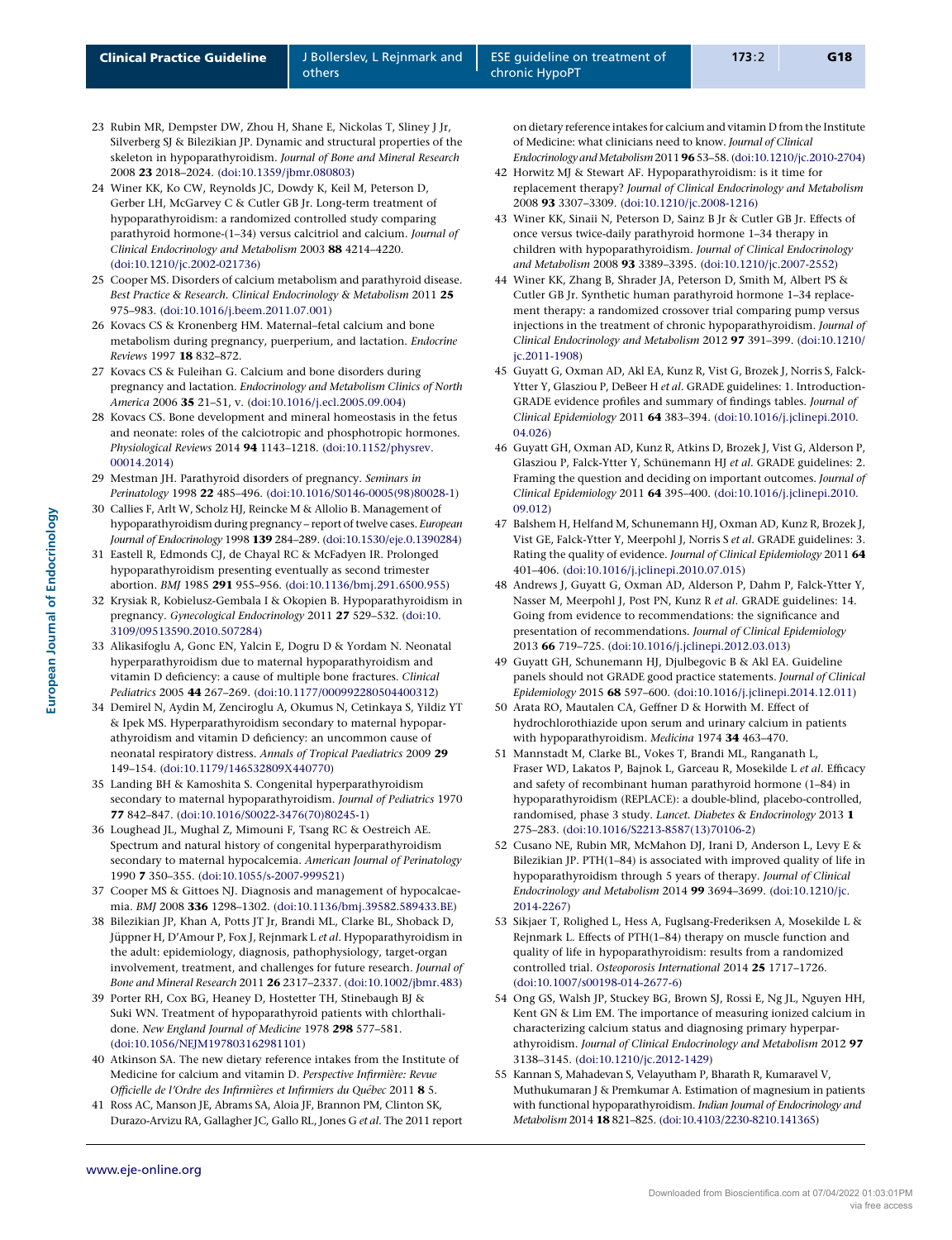- <span id="page-18-0"></span>56 Thakker RV. Genetic developments in hypoparathyroidism. Lancet 2001 357 974–976. [\(doi:10.1016/S0140-6736\(00\)04254-9\)](http://dx.doi.org/10.1016/S0140-6736(00)04254-9)
- 57 Rathod A, Bonny O, Guessous I, Suter PM, Conen D, Erne P, Binet I, Gabutti L, Gallino A, Muggli F et al. Association of urinary calcium excretion with serum calcium and vitamin D levels. Clinical Journal of the American Society of Nephrology 2015 10 452–462. ([doi:10.2215/CJN.](http://dx.doi.org/10.2215/CJN.12511213) [12511213\)](http://dx.doi.org/10.2215/CJN.12511213)
- 58 Coe FL, Evan A & Worcester E. Pathophysiology-based treatment of idiopathic calcium kidney stones. Clinical Journal of the American Society of Nephrology 2011 6 2083–2092. ([doi:10.2215/CJN.11321210](http://dx.doi.org/10.2215/CJN.11321210))
- 59 Caudarella R, Vescini F, Buffa A & Francucci CM. Hyperphosphatemia: effects on bone metabolism and cardiovascular risk. Journal of Endocrinological Investigation 2007 30 (6 Suppl) 29–34.
- 60 Rodriguez-Ortiz ME, Canalejo A, Herencia C, Martínez-Moreno JM, Peralta-Ramírez A, Perez-Martinez P, Navarro-González JF, Rodríguez M, Peter M, Gundlach K et al. Magnesium modulates parathyroid hormone secretion and upregulates parathyroid receptor expression at moderately low calcium concentration. Nephrology, Dialysis, Transplantation 2014 29 282–289. [\(doi:10.1093/ndt/gft400\)](http://dx.doi.org/10.1093/ndt/gft400)
- 61 Autier P, Boniol M, Pizot C & Mullie P. Vitamin D status and ill health: a systematic review. Lancet. Diabetes & Endocrinology 2014 2 76–89. [\(doi:10.1016/S2213-8587\(13\)70165-7\)](http://dx.doi.org/10.1016/S2213-8587(13)70165-7)
- 62 Aloia JF. Clinical Review: The 2011 report on dietary reference intake for vitamin D: where do we go from here? Journal of Clinical Endocrinology and Metabolism 2011 96 2987–2996. [\(doi:10.1210/jc.2011-0090](http://dx.doi.org/10.1210/jc.2011-0090))
- 63 Francis RM, Aspray TJ, Bowring CE, Fraser WD, Gittoes NJ, Javaid MK, Macdonald HM, Patel S, Selby PL & Tanna N. National Osteoporosis Society practical clinical guideline on vitamin D and bone health. Maturitas 2015 80 119–121. [\(doi:10.1016/j.maturitas.2014.11.018](http://dx.doi.org/10.1016/j.maturitas.2014.11.018))
- 64 Hobaus J, Thiem U, Hummel DM & Kallay E. Role of calcium, vitamin D, and the extrarenal vitamin D hydroxylases in carcinogenesis. Anti-Cancer Agents in Medicinal Chemistry 2013 13 20–35. ([doi:10.2174/](http://dx.doi.org/10.2174/187152013804487434) [187152013804487434\)](http://dx.doi.org/10.2174/187152013804487434)
- 65 O'Seaghdha CM, Yang Q, Glazer NL, Leak TS, Dehghan A, Smith AV, Kao WH, Lohman K, Hwang SJ, Johnson AD et al. Common variants in the calcium-sensing receptor gene are associated with total serum calcium levels. Human Molecular Genetics 2010 19 4296–4303. ([doi:10.](http://dx.doi.org/10.1093/hmg/ddq342) [1093/hmg/ddq342\)](http://dx.doi.org/10.1093/hmg/ddq342)
- 66 Pearce S. Extracellular "calcistat" in health and disease. Lancet 1999 353 83–84. [\(doi:10.1016/S0140-6736\(05\)76148-1\)](http://dx.doi.org/10.1016/S0140-6736(05)76148-1)
- 67 Davies M, Taylor CM, Hill LF & Stanbury SW. 1,25-Dihydroxycholecalciferol in hypoparathyroidism. Lancet 1977 1 55–59. ([doi:10.1016/](http://dx.doi.org/10.1016/S0140-6736(77)91077-7) [S0140-6736\(77\)91077-7\)](http://dx.doi.org/10.1016/S0140-6736(77)91077-7)
- 68 Hill LF, Davies M, Taylor CM & Standbury SW. Treatment of hypoparathyroidism with 1,25-dihydroxycholecalciferol. Clinical Endocrinology 1976 5 (Suppl) 167S–173S. [\(doi:10.1111/j.1365-2265.](http://dx.doi.org/10.1111/j.1365-2265.1976.tb03824.x) [1976.tb03824.x\)](http://dx.doi.org/10.1111/j.1365-2265.1976.tb03824.x)
- 69 Kanis JA, Russell RG & Smith R. Physiological and therapeutic differences between vitamin D, its metabolites and analogues. Clinical Endocrinology 1977 7 (Suppl) 191s–201s. ([doi:10.1111/j.1365-2265.](http://dx.doi.org/10.1111/j.1365-2265.1977.tb03381.x) [1977.tb03381.x\)](http://dx.doi.org/10.1111/j.1365-2265.1977.tb03381.x)
- 70 Kanis JA & Russell RG. Rate of reversal of hypercalcaemia and hypercalciuria induced by vitamin D and its 1a-hydroxylated derivatives. BMJ 1977 1 78–81. [\(doi:10.1136/bmj.1.6053.78\)](http://dx.doi.org/10.1136/bmj.1.6053.78)
- 71 Okano K, Furukawa Y, Morii H & Fujita T. Comparative efficacy of various vitamin D metabolites in the treatment of various types of hypoparathyroidism. Journal of Clinical Endocrinology and Metabolism 1982 55 238–243. ([doi:10.1210/jcem-55-2-238\)](http://dx.doi.org/10.1210/jcem-55-2-238)
- 72 Seino Y, Tanaka H, Yamaoka K & Yabuuchi H. Circulating 1a,25 dihydroxyvitamin D levels after a single dose of 1a,25-dihydroxyvitamin D3 or 1a-hydroxyvitamin D3 in normal men. Bone and Mineral 1987 2 479–485.
- 73 Recker RR & Heaney RP. The effect of milk supplements on calcium metabolism, bone metabolism and calcium balance. American Journal of Clinical Nutrition 1985 41 254–263.
- 74 Harvey JA, Zobitz MM & Pak CY. Dose dependency of calcium absorption: a comparison of calcium carbonate and calcium citrate. Journal of Bone and Mineral Research 1988 3 253–258. ([doi:10.1002/](http://dx.doi.org/10.1002/jbmr.5650030303) [jbmr.5650030303](http://dx.doi.org/10.1002/jbmr.5650030303))
- 75 Straub DA. Calcium supplementation in clinical practice: a review of forms, doses, and indications. Nutrition in Clinical Practice 2007 22 286–296. ([doi:10.1177/0115426507022003286](http://dx.doi.org/10.1177/0115426507022003286))
- 76 Zamfirescu I & Carlson HE. Absorption of levothyroxine when coadministered with various calcium formulations. Thyroid 2011 21 483–486. ([doi:10.1089/thy.2010.0296](http://dx.doi.org/10.1089/thy.2010.0296))
- 77 Malberti F. Hyperphosphataemia: treatment options. Drugs 2013 73 673–688. ([doi:10.1007/s40265-013-0054-y\)](http://dx.doi.org/10.1007/s40265-013-0054-y)
- 78 el-Hajj FG, Seifter J, Scott J & Brown EM. Calcium-regulated renal calcium handling in healthy men: relationship to sodium handling. Journal of Clinical Endocrinology and Metabolism 1998 83 2366–2372.
- 79 Karp HJ, Ketola ME & Lamberg-Allardt CJ. Acute effects of calcium carbonate, calcium citrate and potassium citrate on markers of calcium and bone metabolism in young women. British Journal of Nutrition 2009 102 1341–1347. [\(doi:10.1017/S0007114509990195\)](http://dx.doi.org/10.1017/S0007114509990195)
- 80 Kurzel RB & Hagen GA. Use of thiazide diuretics to reduce the hypercalciuria of hypoparathyroidism during pregnancy. American Journal of Perinatology 1990 7 333–336. ([doi:10.1055/s-2007-999516](http://dx.doi.org/10.1055/s-2007-999516))
- 81 Newman GH, Wade M & Hosking DJ. Effect of bendrofluazide on calcium reabsorption in hypoparathyroidism. European Journal of Clinical Pharmacology 1984 27 41–46. [\(doi:10.1007/BF02395204](http://dx.doi.org/10.1007/BF02395204))
- 82 Parfitt AM. Thiazide-induced hypercalcemia in vitamin D-treated hypoparathyroidism. Annals of Internal Medicine 1972 77 557–563. [\(doi:10.7326/0003-4819-77-4-557\)](http://dx.doi.org/10.7326/0003-4819-77-4-557)
- 83 Santos F, Smith MJ & Chan JC. Hypercalciuria associated with longterm administration of calcitriol (1,25-dihydroxyvitamin D3). Action of hydrochlorothiazide. American Journal of Diseases of Children 1986 140 139–142. [\(doi:10.1001/archpedi.1986.02140160057032\)](http://dx.doi.org/10.1001/archpedi.1986.02140160057032)
- 84 Maschio G, Tessitore N, D'Angelo A, Fabris A, Pagano F, Tasca A, Graziani G, Aroldi A, Surian M, Colussi G et al. Prevention of calcium nephrolithiasis with low-dose thiazide, amiloride and allopurinol. American Journal of Medicine 1981 71 623–626. ([doi:10.1016/0002-](http://dx.doi.org/10.1016/0002-9343(81)90215-1) [9343\(81\)90215-1\)](http://dx.doi.org/10.1016/0002-9343(81)90215-1)
- 85 Rejnmark L, Vestergaard P, Pedersen AR, Heickendorff L, Andreasen F & Mosekilde L. Dose–effect relations of loop- and thiazide-diuretics on calcium homeostasis: a randomized, double-blinded Latin-square multiple cross-over study in postmenopausal osteopenic women. European Journal of Clinical Investigation 2003 33 41–50. ([doi:10.1046/j.](http://dx.doi.org/10.1046/j.1365-2362.2003.01103.x) [1365-2362.2003.01103.x](http://dx.doi.org/10.1046/j.1365-2362.2003.01103.x))
- 86 Pearle MS, Goldfarb DS, Assimos DG, Curhan G, Denu-Ciocca CJ, Matlaga BR, Monga M, Penniston KL, Preminger GM, Turk TM et al. Medical management of kidney stones: AUA guideline. Journal of Urology 2014 192 316–324. [\(doi:10.1016/j.juro.2014.05.006](http://dx.doi.org/10.1016/j.juro.2014.05.006))
- 87 Qaseem A, Dallas P, Forciea MA, Starkey M & Denberg TD. Dietary and pharmacologic management to prevent recurrent nephrolithiasis in adults: a clinical practice guideline from the American College of Physicians. Annals of Internal Medicine 2014 161 659–667. ([doi:10.](http://dx.doi.org/10.7326/M13-2908) [7326/M13-2908](http://dx.doi.org/10.7326/M13-2908))
- 88 Cannata-Andia JB & Rodriguez-Garcia M. Hyperphosphataemia as a cardiovascular risk factor – how to manage the problem. Nephrology, Dialysis, Transplantation 2002 17 (Suppl 11) 16–19. ([doi:10.1093/ndt/](http://dx.doi.org/10.1093/ndt/17.suppl_11.16) [17.suppl\\_11.16](http://dx.doi.org/10.1093/ndt/17.suppl_11.16))
- 89 Ketteler M, Elder GJ, Evenepoel P, Ix JH, Jamal SA, Lafage-Proust MH, Shroff R, Thadhani RI, Tonelli MA, Kasiske BL et al. Revisiting KDIGO clinical practice guideline on chronic kidney disease-mineral and bone disorder: a commentary from a Kidney Disease: Improving Global Outcomes controversies conference. Kidney International 2015 87 502–528. ([doi:10.1038/ki.2014.425](http://dx.doi.org/10.1038/ki.2014.425))
- 90 Epstein M, McGrath S & Law F. Proton-pump inhibitors and hypomagnesemic hypoparathyroidism. New England Journal of Medicine 2006 355 1834–1836. [\(doi:10.1056/NEJMc066308\)](http://dx.doi.org/10.1056/NEJMc066308)

#### <www.eje-online.org>